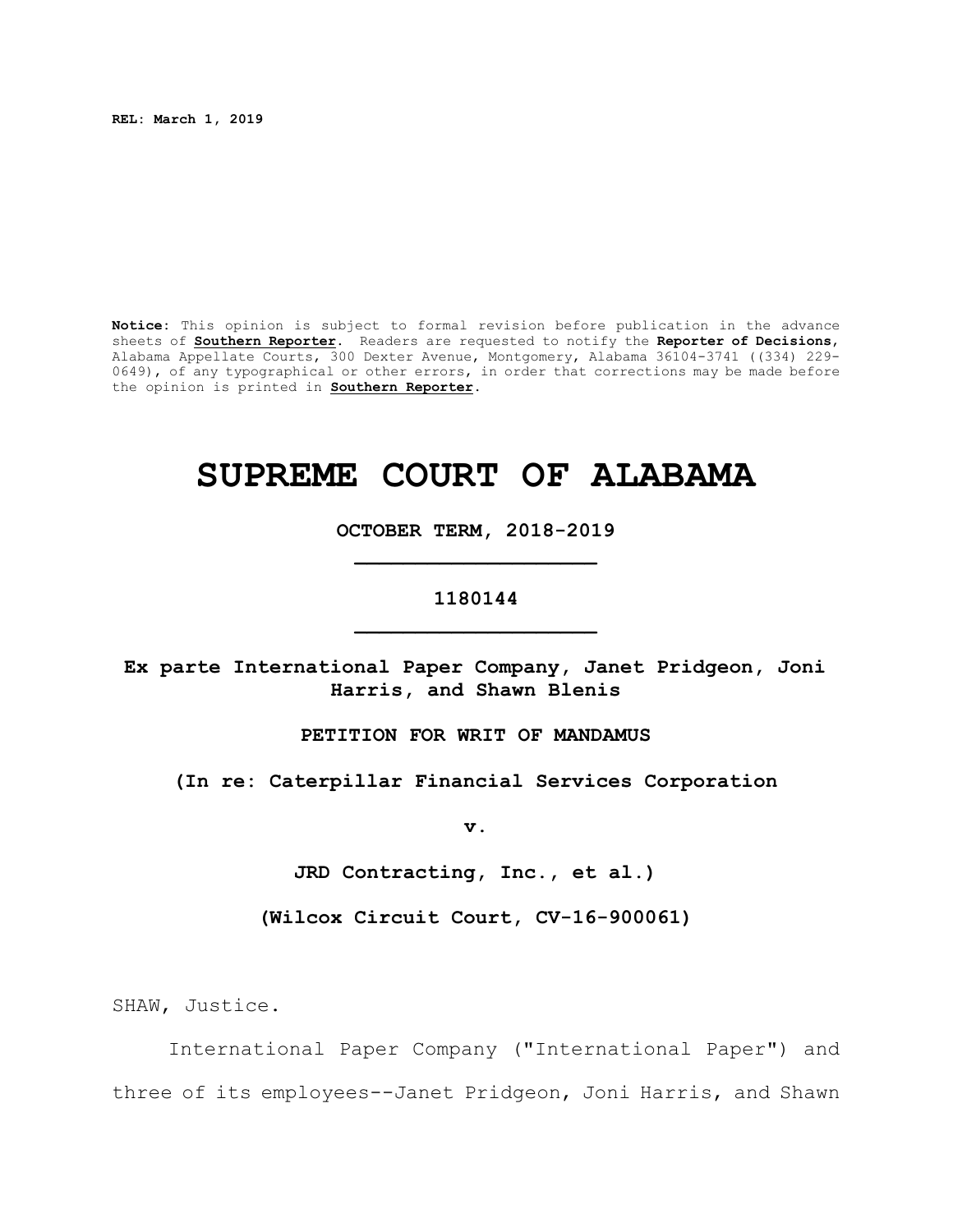Blenis (hereinafter referred to collectively as "IPC")--the defendants in a third-party action pending below, petition this Court for a writ of mandamus directing the Wilcox Circuit Court to vacate its order denying IPC's motion to dismiss the action against it without prejudice based on improper venue. We grant the petition and issue the writ.

# Facts and Procedural History

In 2015, Caterpillar Financial Services Corporation ("Caterpillar") entered into various loan and guaranty agreements with JRD Contracting, Inc. ("JRD"), and its president, John R. Dailey, Jr. ("Dailey"), for the purchase of certain equipment. That equipment was to serve as collateral for the loans between Caterpillar and JRD. According to Caterpillar, JRD and Dailey failed to pay the amounts due under the loan agreements, and, in September 2015 and again in December 2015, Caterpillar notified JRD and Dailey of its intention to accelerate the loans and to make demand for the return of the equipment.

In the summer of 2016, Dailey, on behalf of JRD Land Contracting and Land Clearing, Inc. ("JRD C&L"),<sup>1</sup> signed an

 $1$ JRD C&L appears to be a corporation separate from JRD. Dailey is apparently also the president of JRD C&L.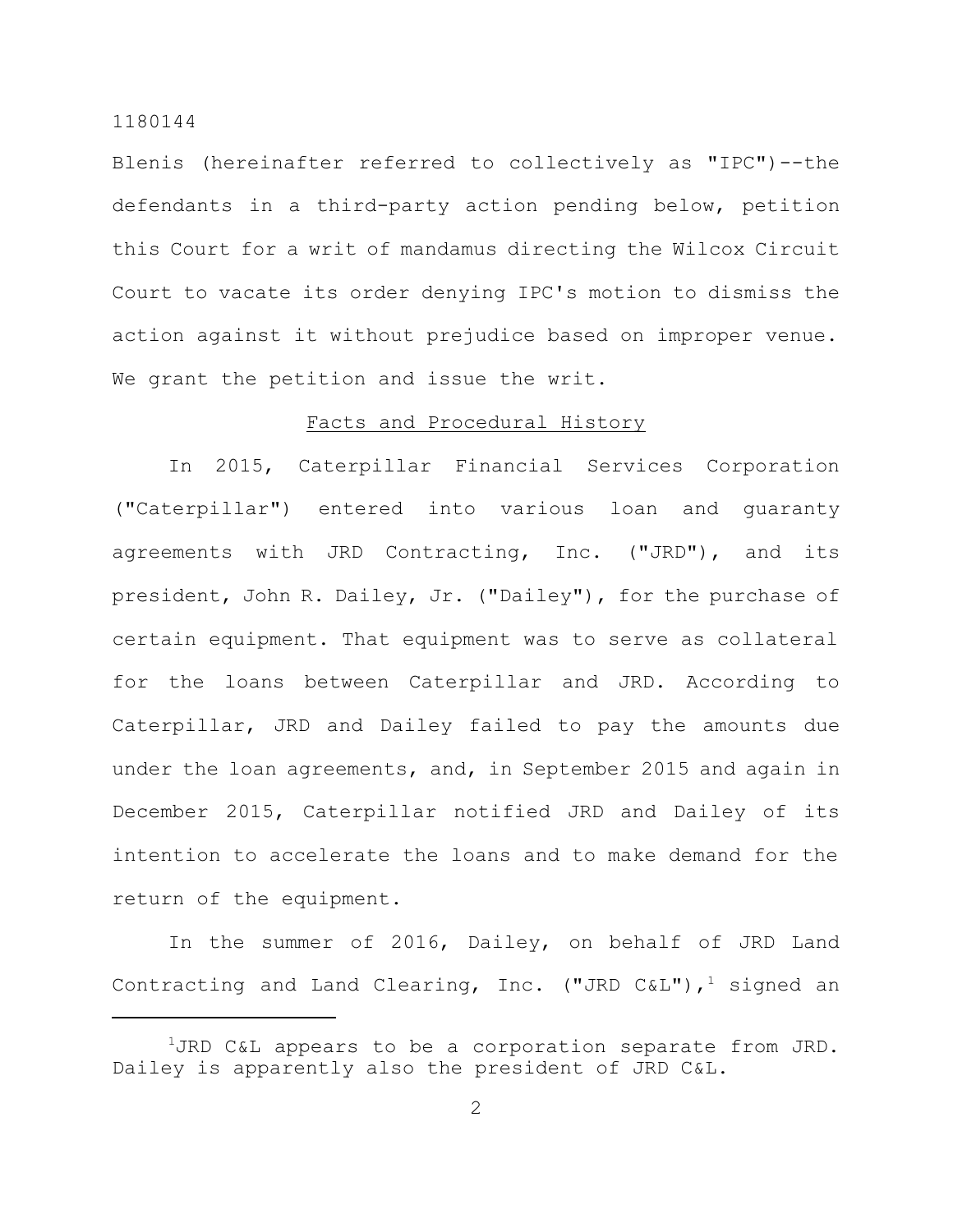agreement with International Paper called the "International Paper Company Pine Hill Mill Waste Services Agreement" ("the waste-services agreement"), in which JRD C&L agreed to dispose of International Paper's waste at its Pine Hill Mill for a period of five years.

Later in 2016, Caterpillar sued JRD and Dailey in the Wilcox Circuit Court alleging a claim of detinue and seeking damages for breach of contract and breach of the guarantees. Caterpillar alleged that the defendants failed to pay amounts owed on their loans, and it sought to recover possession of the equipment held as collateral.

After performing work for International Paper under the waste-services agreement for eight months, JRD C&L received a letter from International Paper on April 6, 2017, providing 30 days' written notice of International Paper's intent to terminate the waste-services agreement.

In May 2017, JRD and Dailey filed in the pending Wilcox Circuit Court action a third-party complaint against IPC and fictitiously named defendants. In their complaint, JRD and Dailey sought a declaratory judgment and damages on claims of breach of contract, promissory estoppel, fraud, work and labor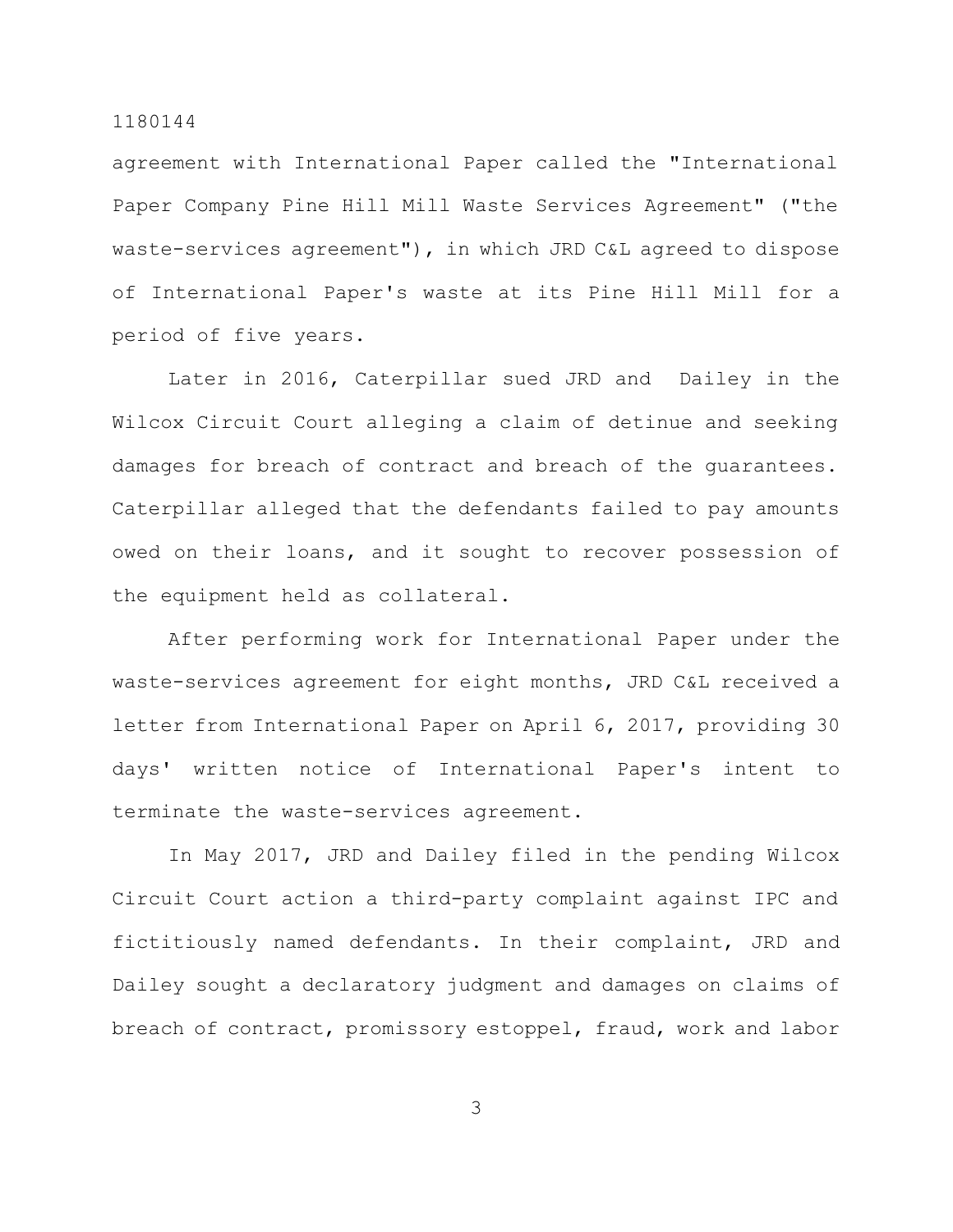done, and indemnity. According to JRD and Dailey, in an effort to perform the obligations under the waste-services agreement, they hired additional labor and also leased, purchased, and financed various items of equipment from third parties, including Caterpillar. They alleged that they acquired that equipment and entered into those loan agreements only in reliance on International Paper's alleged assurance that they would be compensated for their work over a five-year period. When International Paper terminated that agreement, JRD and Dailey alleged, they could no longer afford to pay the loans from their lenders, including Caterpillar, although they had already defaulted on some of those loans.

Later that same month, JRD and Dailey moved the trial court to add JRD C&L as a defendant to the action involving Caterpillar. According to JRD and Dailey, adding JRD C&L as a defendant was proper because JRD C&L had possession of the equipment that Caterpillar was seeking to recover. JRD C&L was also, as noted above, the signatory to the waste-services agreement with International Paper, which was at issue in the third-party action. The trial court granted that motion. Thereafter, JRD, Dailey, and JRD C&L filed an amended third-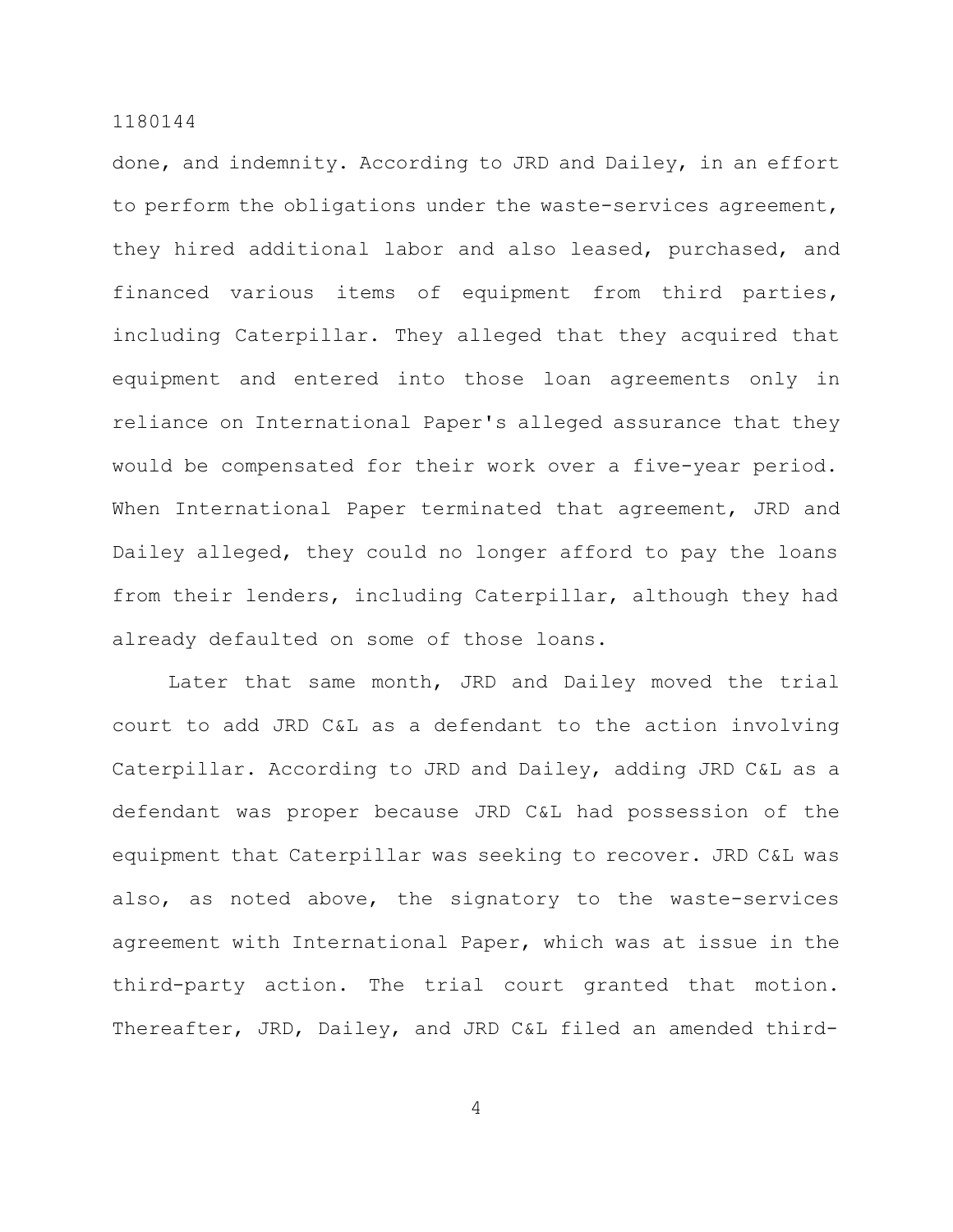party complaint adding JRD C&L as a third-party plaintiff (JRD, Dailey, and JRD C&L are hereinafter referred to collectively as "the third-party plaintiffs").

In June 2017, IPC moved, pursuant to Rule 12(b)(3), Ala. R. Civ. P., to dismiss the third-party complaint based on improper venue. According to IPC, the waste-services agreement contained an outbound forum-selection clause that provided that the courts of Tennessee would have jurisdiction over any disputes arising out of or relating to that agreement. IPC also challenged whether JRD or Dailey had a right to bring the third-party action because, it argued, the third-party action had nothing to do with the transactions underlying Caterpillar's lawsuit.

The trial court did not rule on IPC's motion to dismiss, and IPC petitioned this Court for a writ of mandamus directing the trial court to rule on the motion. On April 27, 2018, this Court granted IPC's petition and directed the trial court to address the merits of IPC's motion. See Ex parte International Paper Co., [Ms. 1170458, April 27, 2018] So. 3d (Ala. 2018). On November 7, 2018, the trial court denied the motion, and IPC filed the present petition.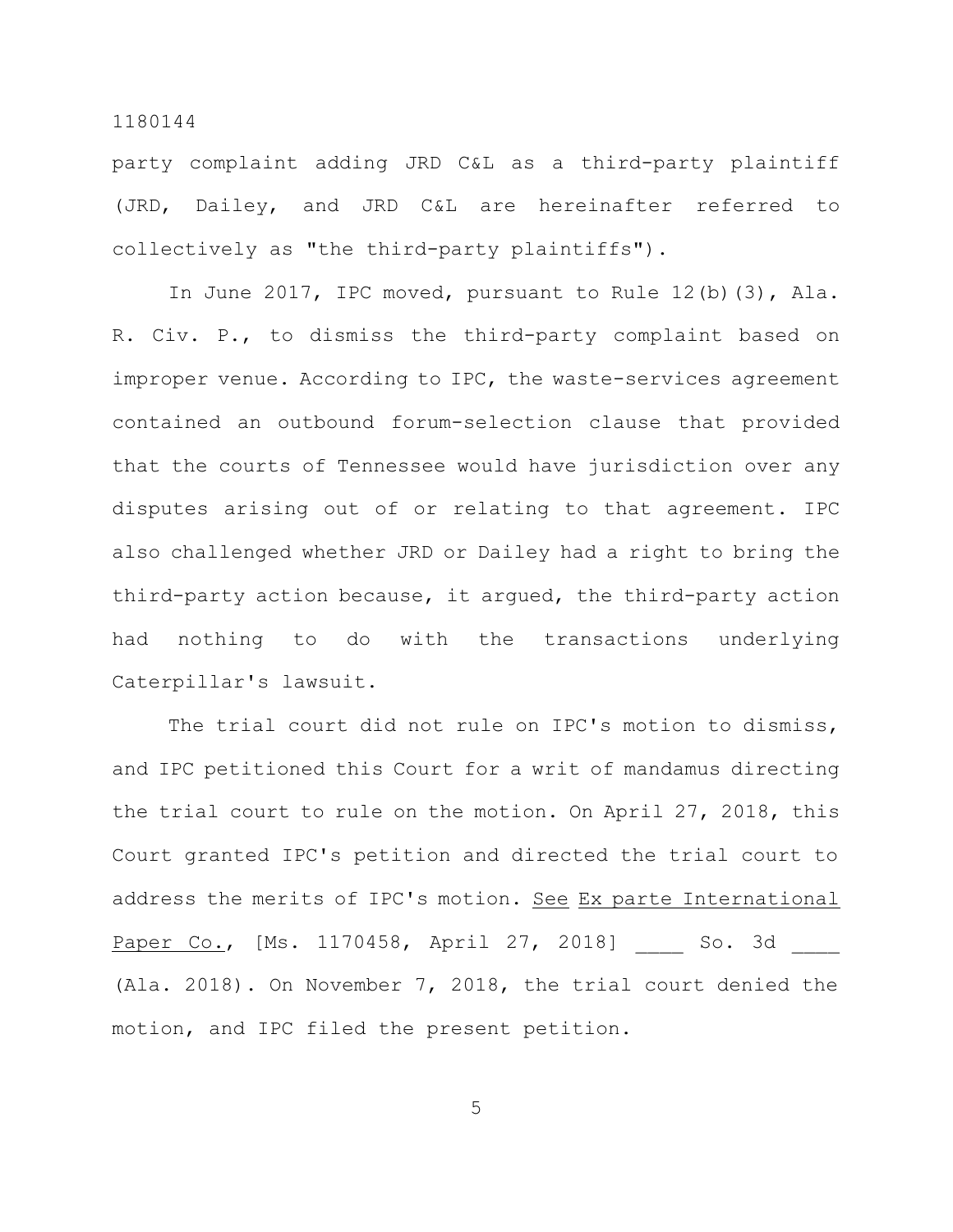# Standard of Review

"'"Mandamus is a drastic and extraordinary writ, to be issued only where there is (1) a clear legal right in the petitioner to the order sought; (2) an imperative duty upon the respondent to perform, accompanied by a refusal to do so; (3) the lack of another adequate remedy; and (4) properly invoked jurisdiction of the court." Ex parte Integon Corp., 672 So. 2d 497, 499 (Ala. 1995).'

"Ex parte CTB, Inc., 782 So. 2d 188, 190 (Ala. 2000). In Ex parte CTB, this Court established that a petition for a writ of mandamus is the proper vehicle for obtaining review of an order denying enforcement of an 'outbound' forum-selection clause when it is presented in a motion to dismiss. Indeed, an attempt to seek enforcement of the outbound forum-selection clause is properly presented in a motion to dismiss without prejudice, pursuant to Rule 12(b)(3), Ala. R. Civ. P., for contractually improper venue. Additionally, we note that a party may submit evidentiary matters to support a motion to dismiss that attacks venue. Williams v. Skysite Communications Corp., 781 So. 2d 241 (Ala. Civ. App. 2000), quoting Crowe v. City of Athens, 733 So. 2d 447, 449 (Ala. Civ. App. 1999)."

Ex parte D.M. White Constr. Co., 806 So. 2d 370, 372 (Ala.

2001). Further, "a trial court's ruling on the question of enforcing a forum-selection clause" will be vacated if the court exceeded its discretion. Id.

# Discussion

I.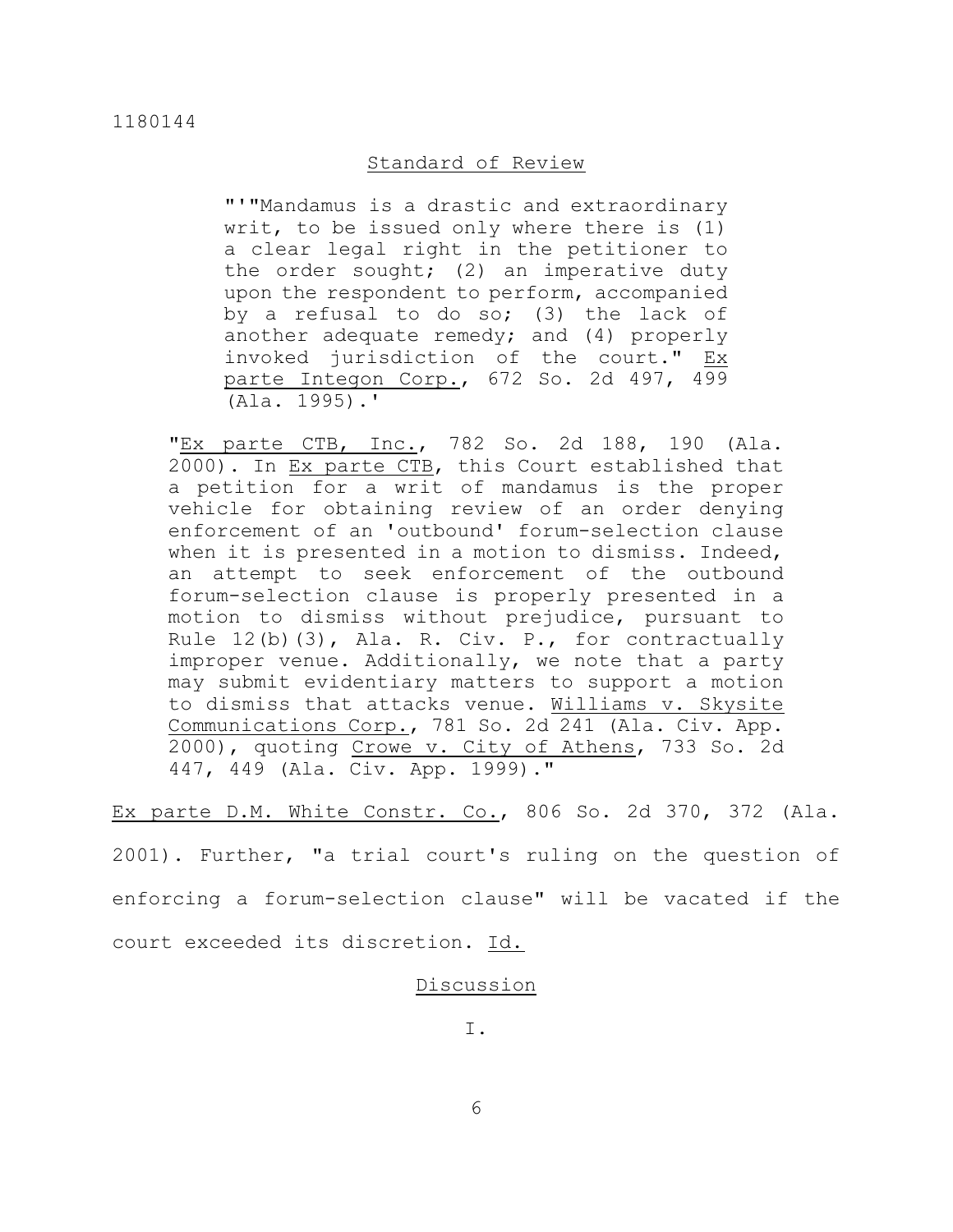IPC argues that, generally, outbound forum-selection clauses are enforceable in Alabama and that the third-party plaintiffs did not establish that the enforcement of the clause would be unfair or unreasonable. According to IPC, because the third-party plaintiffs failed to meet their burden, the outbound forum-selection clause should be enforced. For the reasons discussed below, we agree.<sup>2</sup>

"[A] party may waive its right to enforce a forum-selection clause, as it may with other contract provisions, by evincing an intention to do so. We note that no rigid rule exists for determining what constitutes a waiver of the right to enforce a forum-selection clause; the determination whether there has been a waiver must, instead, be based on the particular facts of each case."

Ex parte Spencer, 111 So. 3d 713, 718 (Ala. 2012) (emphasis added).

In the present case, both the petition and the answer indicate that IPC filed its motion to enforce the outbound forum-selection clause months before it filed its motion to remove the case to federal court, which occurred before the trial court ruled on the motion to dismiss. Under these facts, IPC did not evince an intent to waive its right to enforce the outbound forum-selection clause.

 $2$ Initially, we note that the third-party plaintiffs contend that IPC waived its forum-selection-clause argument when, they say, it removed the underlying action to federal court in October 2017. This Court has previously stated: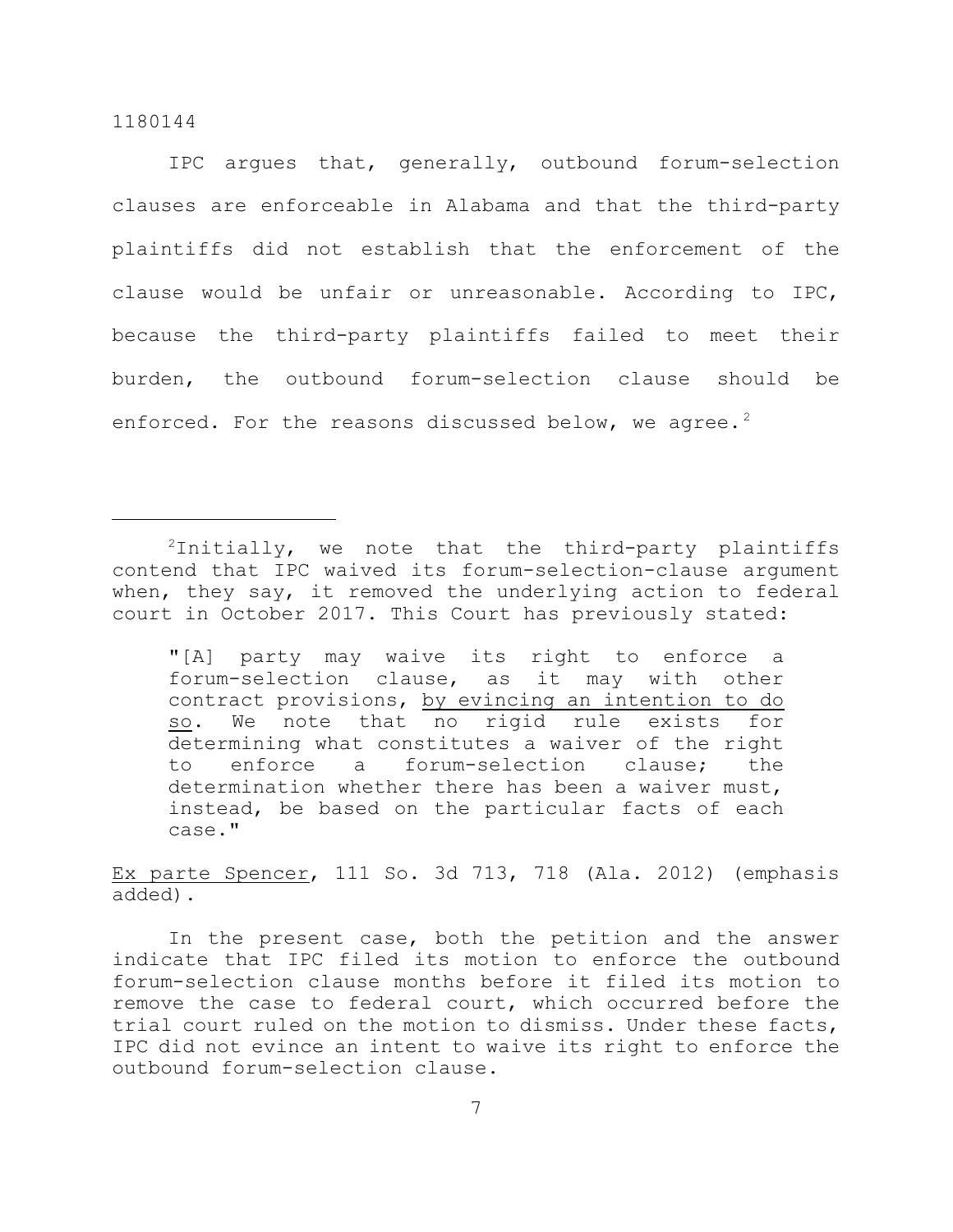It is well established that an outbound forum-selection clause

> "'will be "upheld unless the party challenging the clause clearly establishes that it would be unfair or unreasonable under the circumstances to hold the parties to their bargain." Ex parte CTB, Inc., 782 So. 2d [188,] 190–91 [(Ala. 2000)]. The showing is sufficient where it is clearly established "'(1) that enforcement of the forum selection clause[] would be unfair on the basis that the contract[] [was] affected by fraud, undue influence, or overweening bargaining power or (2) that enforcement would be unreasonable on the basis that the chosen ... forum would be seriously inconvenient for the trial of the action.'"  $\underline{Id.}$  at 191 ....'

"Ex parte Leasecomm Corp., 886 So. 2d [58,] 62–63 [(Ala. 2003)] (emphasis omitted). The Court has noted that '[t]he burden on the challenging party is difficult to meet.' Ex parte D.M. White Constr. Co., 806 So. 2d [370,] 372 [(Ala. 2001)]."

Ex parte PT Solutions Holdings, LLC, 225 So. 3d 37, 42 (Ala. 2016).

The waste-services agreement includes an unambiguous outbound forum-selection clause that states: "The Courts of Tennessee shall have ... exclusive jurisdiction over any disputes arising out of or relating to this agreement."

As demonstrated by the caselaw quoted above, the burden was on the third-party plaintiffs to demonstrate that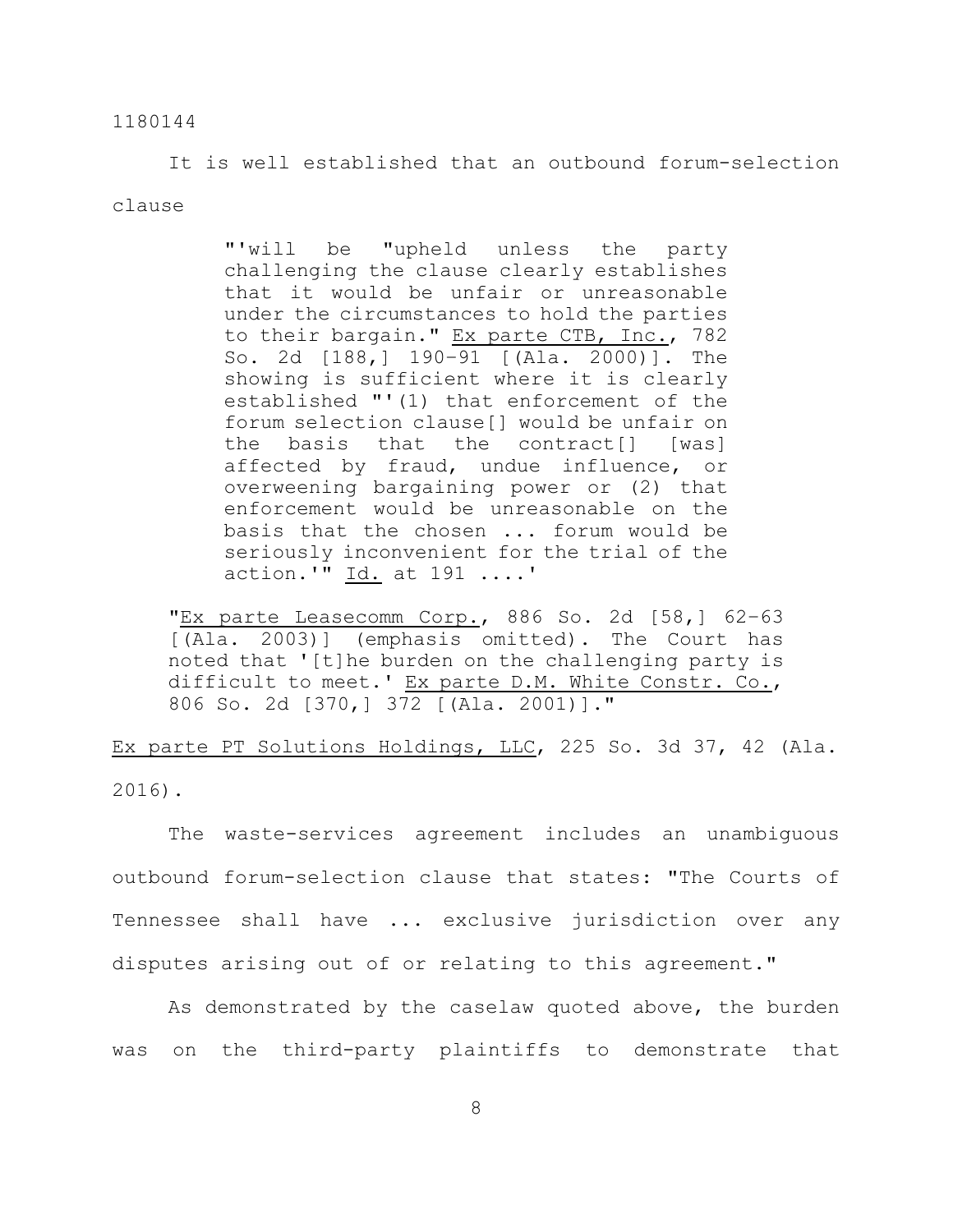enforcement of the outbound forum-selection clause would be unfair or unreasonable under the circumstances of this case. In its petition, IPC contends that the third-party plaintiffs failed to establish that enforcement of the clause would be unfair on the basis that the waste-services agreement was affected by fraud, undue influence, or overweening bargaining power.

The third-party plaintiffs argue to this Court that the enforcement of the outbound forum-selection clause would be unfair because, they say, it was affected by International Paper's "overweening bargaining power" given their allegation that International Paper is a large, multinational corporation and they are individual and small, local companies.<sup>3</sup> According to the third-party plaintiffs, International Paper "held all the cards" during the negotiations of the waste-services agreement and the third-party plaintiffs were given "zero opportunity to negotiate [the waste-services agreement]" because, they say, it was a "'take it or leave it' deal."

 $3$ We note that the third-party plaintiffs do not argue that enforcement of the clause would be unfair as a result of fraud or undue influence.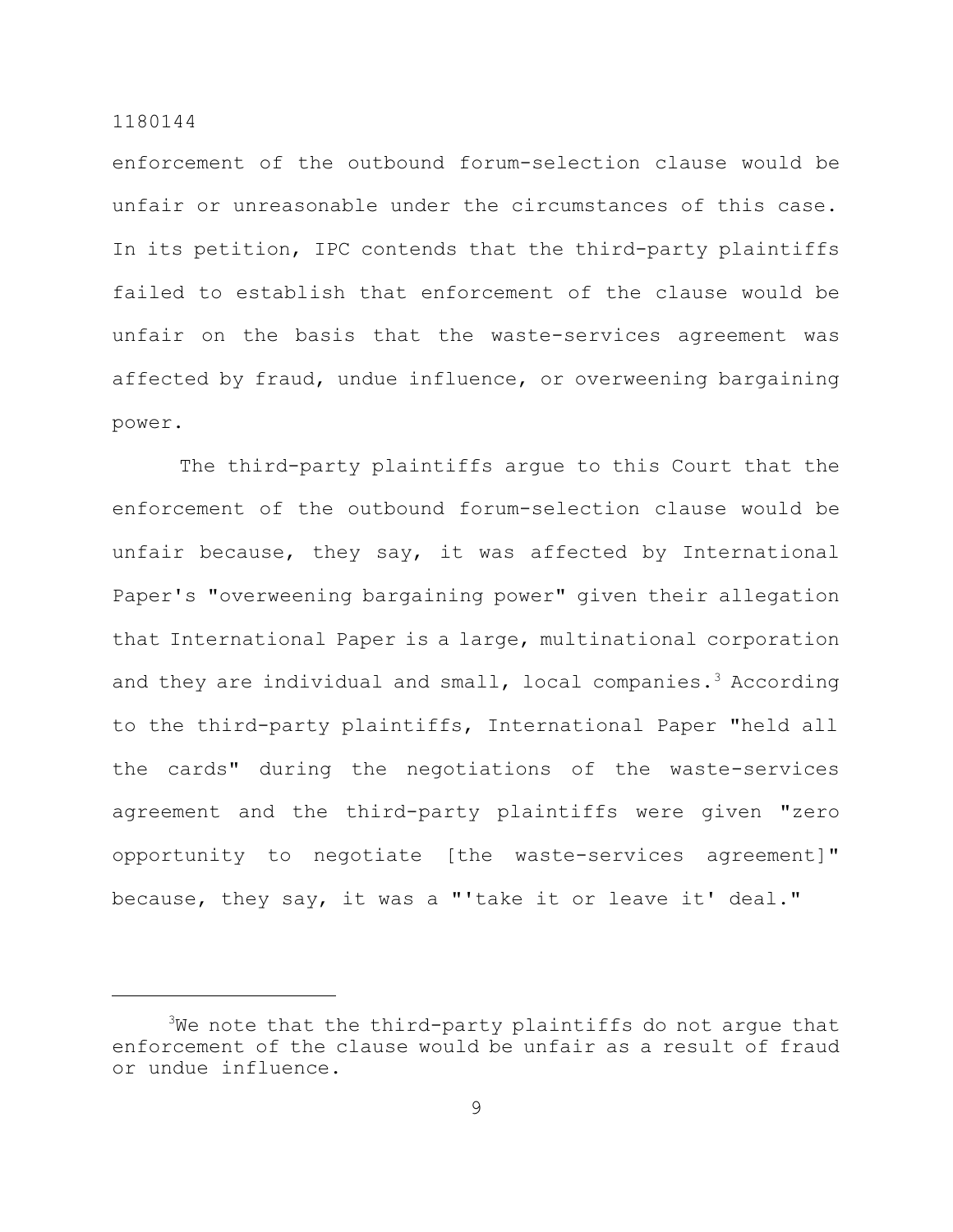This Court has previously held that, even when a party to a forum-selection clause is a large company, there are allegations that one of the parties was not allowed to negotiate any of the terms of the contract, and the contract had to be accepted as written, those factors alone do not establish "overweening bargaining power." See Ex parte D.M. White Constr., 806 So. 2d at 373. Additionally, the thirdparty plaintiffs' assertions appear to be nothing more than conclusory and, without more, are insufficient to establish that enforcing the outbound forum-selection clause would be unfair. 806 So. 2d at 372 (holding that the respondent's conclusory assertions did not establish that enforcement of the outbound forum-selection clause would be unfair or unreasonable). Thus, under these circumstances, the thirdparty plaintiffs have failed to establish that enforcement of the outbound forum-selection clause would be unfair.

Next, IPC argues that the third-party plaintiffs cannot establish that the clause is unreasonable because, it contends, Tennessee is not a "seriously inconvenient" forum in the present case. The third-party plaintiffs argue, however, that Tennessee would be a "massively inconvenient" forum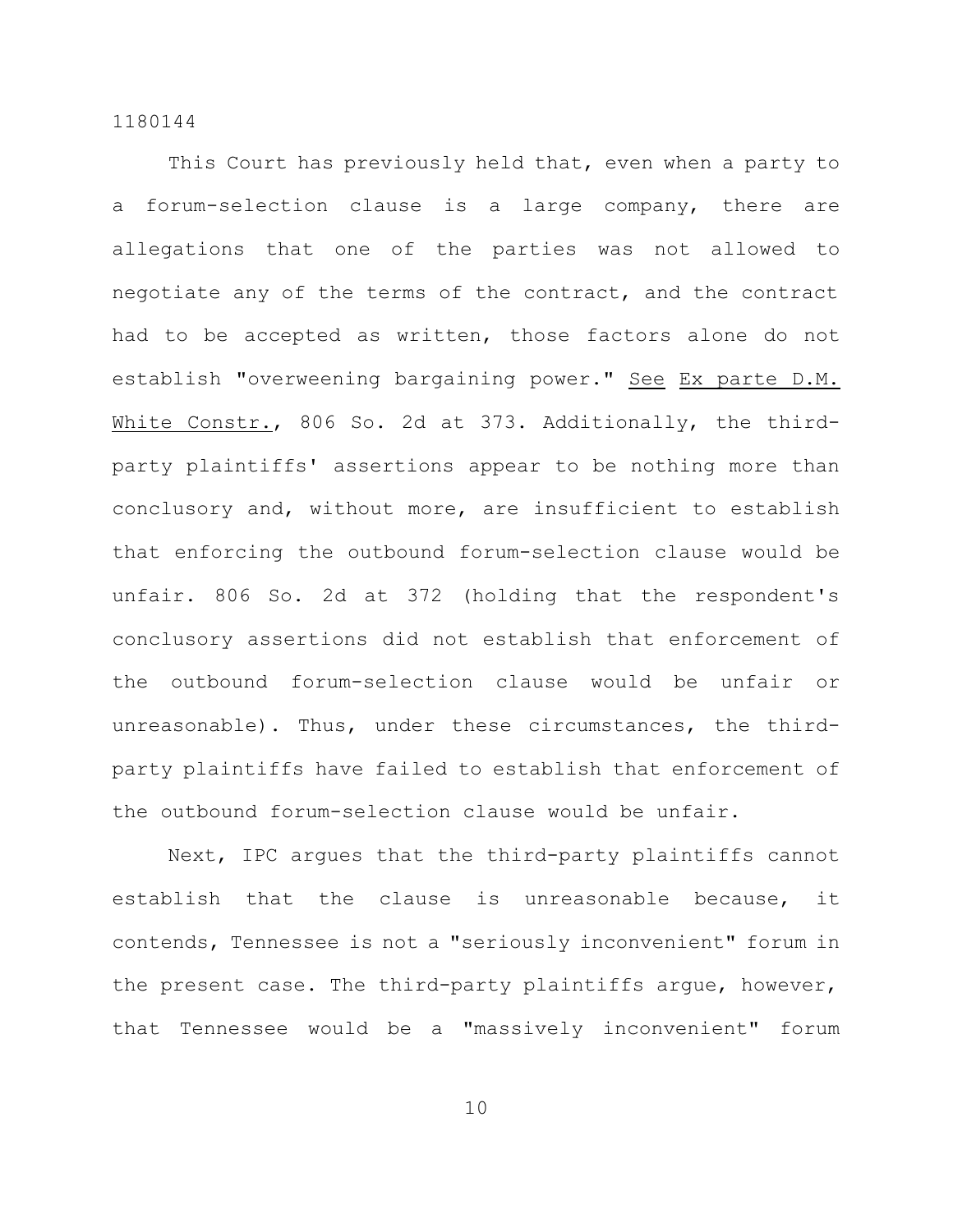because, they argue, witnesses would be required to travel to Tennessee for the proceedings and Tennessee "really has nothing to do with this dispute." They also contend that International Paper's termination of the waste-services agreement has "essentially bankrupted" them, making it "impossible" to bear the expense of conducting litigation in Tennessee.

In addressing whether the distance to a forum selected by an outbound forum-selection clause would be "seriously inconvenient," this Court has previously stated that

> "'distance of travel does not establish that a forum is unreasonable. Ex parte Northern Capital Res. Corp., 751 So. 2d 12 (Ala. 1999) (enforcing outbound forum-selection clause requiring that litigation be conducted in Missouri); O'Brien Eng'g Co. v. Continental Machs., Inc., [738 So. 2d 844 (Ala. 1999)] (enforcing outbound forum-selection clause requiring that litigation be conducted in Minnesota); Moseley v. Electronic Realty Assocs., 730 So. 2d 227 (Ala. Civ. App. 1998) (enforcing outbound forum-selection clause requiring that litigation be conducted in Kansas); and Professional Ins. Corp., et al. v. Sutherland, 700 So. 2d 347 (Ala. 1997) (enforcing outbound forum-selection clause requiring that litigation be conducted in Florida).'

"Ex parte D.M. White Constr. Co., 806 So. 2d at 373–74. A complaining party must cite more than mere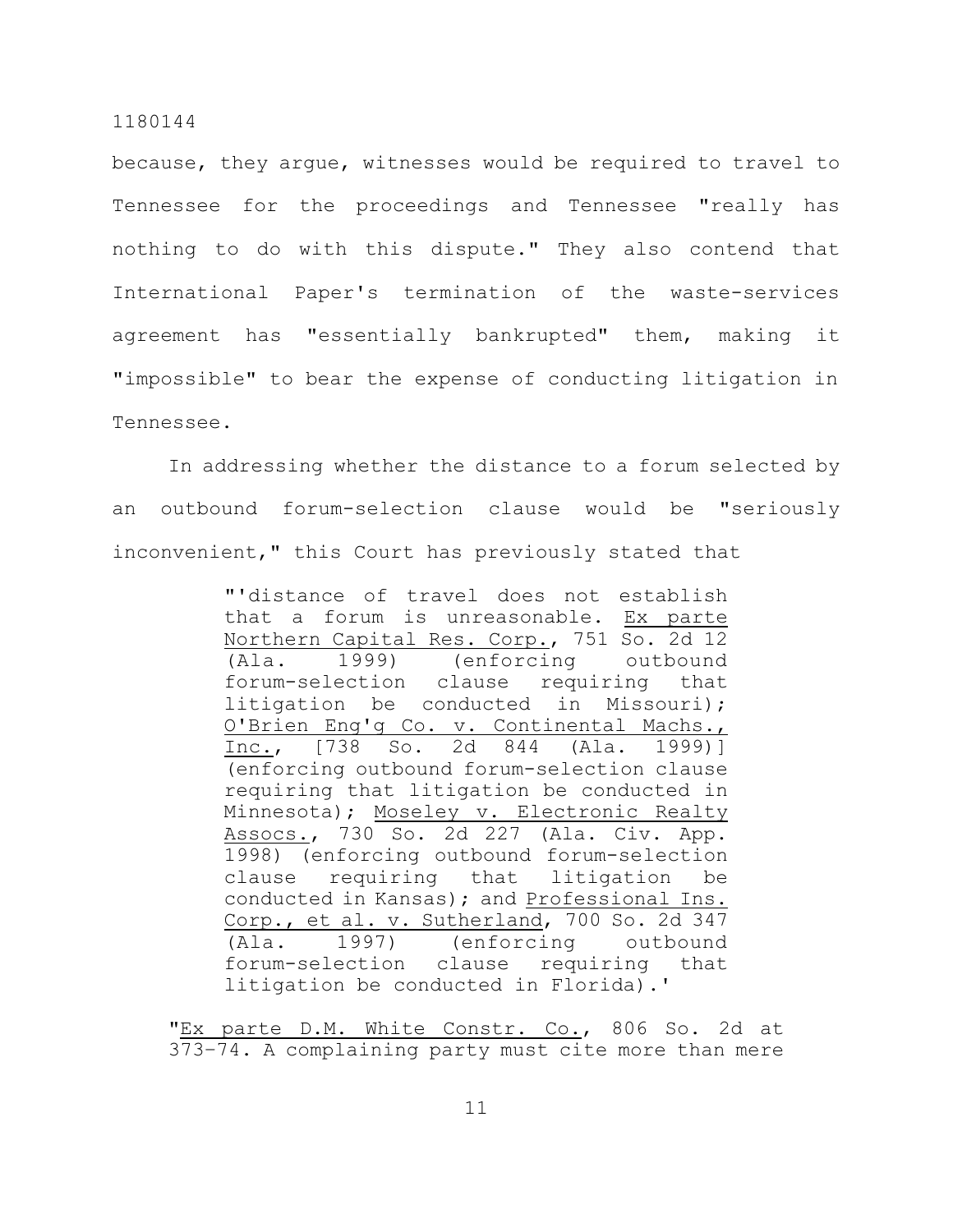distance to warrant negating the forum-selection clause. '"Inconvenience" sufficient to void a forum-selection clause is present where a "trial in that forum would be so gravely difficult and inconvenient that the challenging party would effectively be deprived of his day in court."' Ex parte Leasecomm Corp., 886 So. 2d [58,] 62–63 [(Ala. 2003)] (quoting Ex parte Rymer, 860 So. 2d 339, 342 (Ala. 2003))."

Ex parte PT Solutions, 225 So. 3d at 46. In addressing whether

a party has established that a chosen forum itself is "seriously inconvenient," this Court has used the following five factors for guidance:

> "'"(1) Are the parties business entities or businesspersons? (2) What is the subject matter of the contract? (3) Does the chosen forum have any inherent advantages? (4) Should the parties have been able to understand the agreement as it was written? (5) Have extraordinary facts arisen since the agreement was entered that would make the chosen forum seriously inconvenient? We state these items not as requirements, but merely as factors that, considered together, should in a particular case give a clear indication whether the chosen forum is reasonable."'"

Ex parte Nawas Int'l Travel Serv., Inc., 68 So. 3d 823, 827

(Ala. 2011)(quoting Ex parte Rymer, 860 So. 2d 339, 343 (Ala.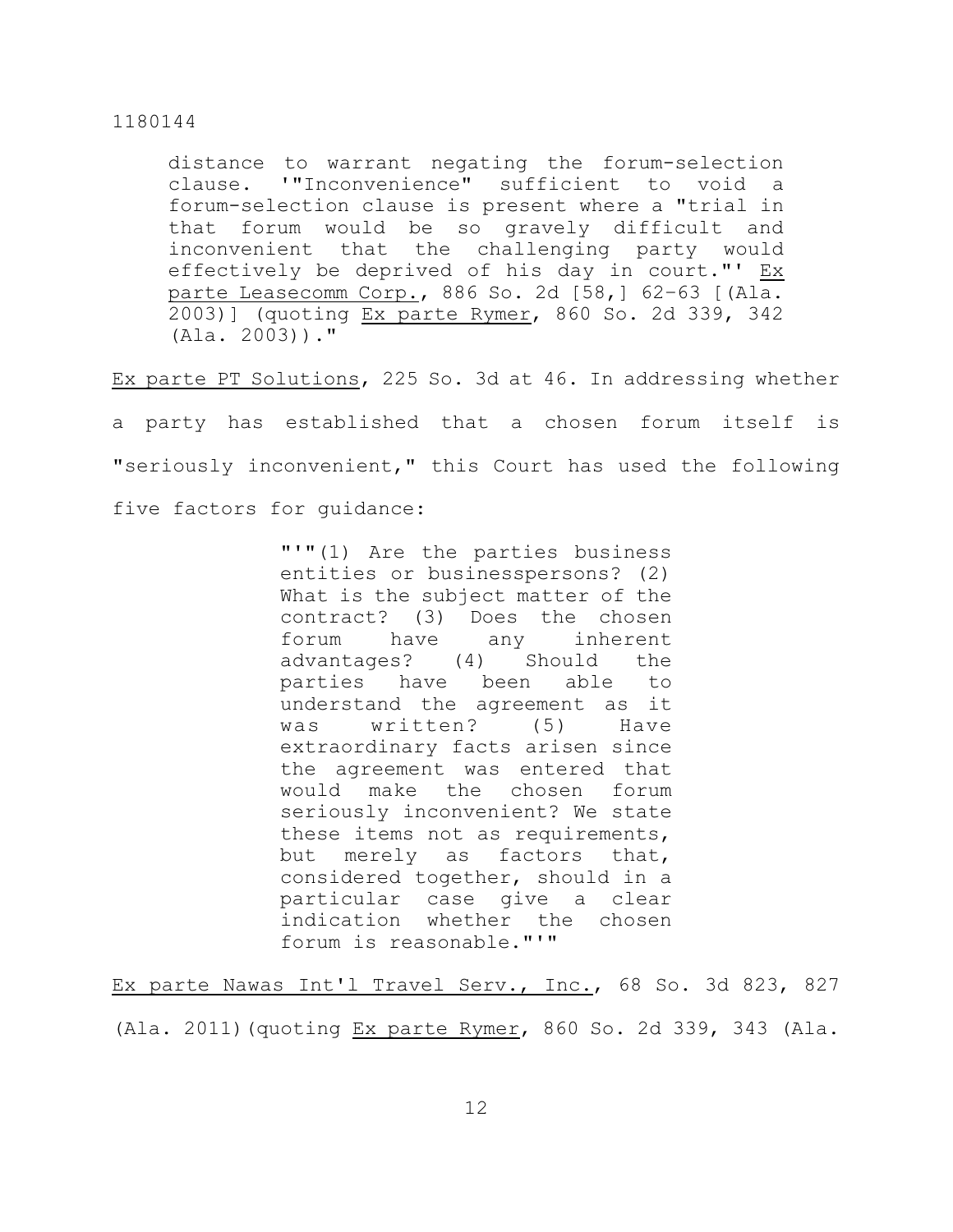2003), quoting in turn Ex parte Northern Capital Res. Corp., 751 So. 2d 12, 15 (Ala. 1999)).

As the above authority indicates, the mere fact that in the present case witnesses would have to travel to Tennessee is not a sufficient reason to avoid the operation of a validly agreed-upon forum-selection clause. Thus, we must now look at the five factors listed above to determine whether Tennessee is a "seriously inconvenient" forum in this case.

As to the first factor, the parties here are business entities and businesspersons. Thus, this factor demonstrates that Tennessee is not a "seriously inconvenient" forum. See, e.g., Madasu v. Berry Co., 950 So. 2d 333, 338 (Ala. Civ. App. 2006)(holding that the fact that the parties were business entities was one of the factors that "clearly weighed in favor of enforcing the outbound forum-selection clause"). Second, the subject matter of the waste-services agreement appears to have no relevance to the issue whether Tennessee is an inconvenient forum. Third, the forum chosen by the parties for this action--Tennessee--is the business headquarters for International Paper. That fact would present a geographical advantage, at least, for IPC, and this Court has repeatedly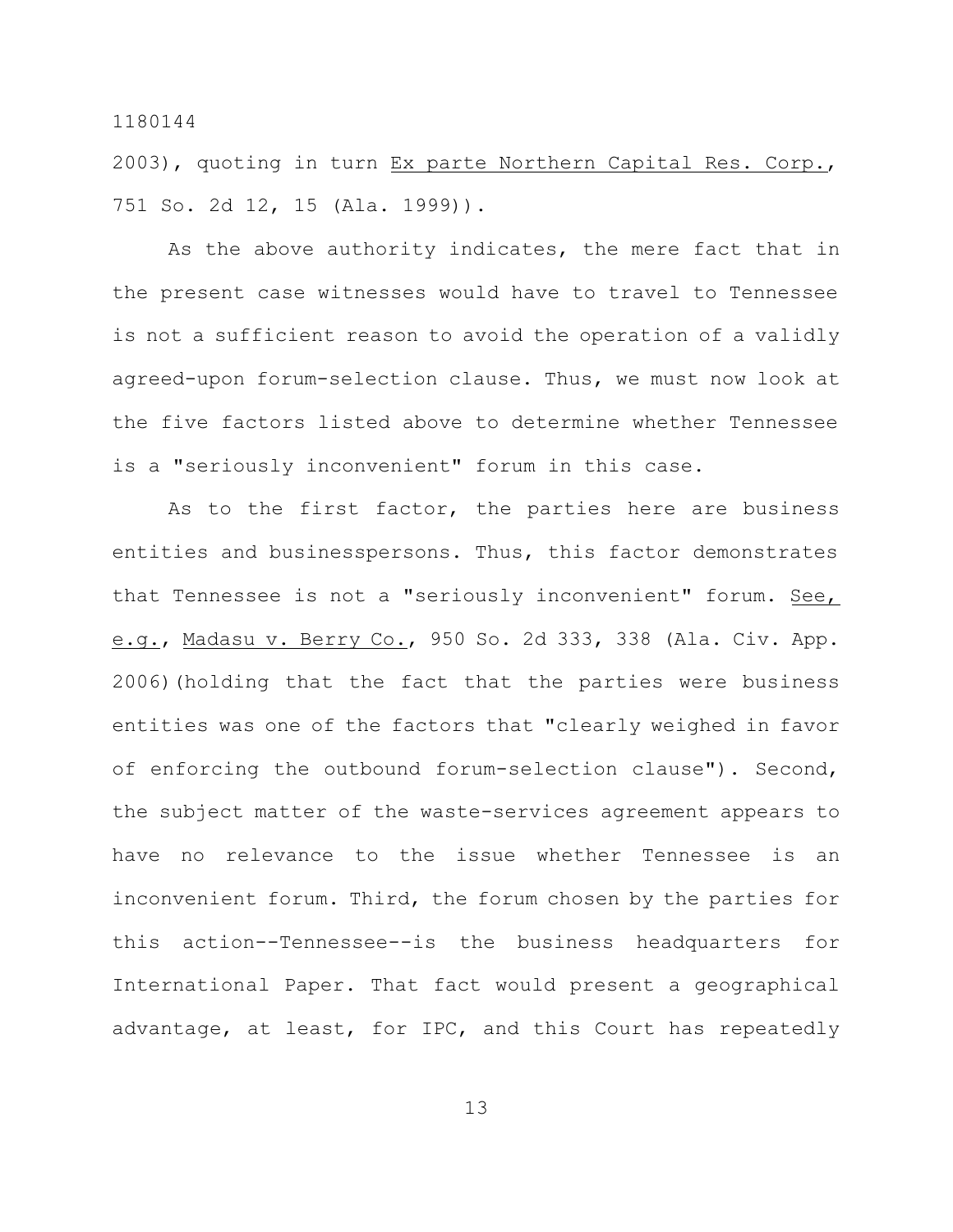upheld outbound forum-selection clauses where the chosen forum is the state in which a party is headquartered or has its principal place of business. See, e.g., Ex parte United Propane Gas, Inc., 258 So. 3d 1103 (Ala. 2018) (enforcing an outbound forum-selection clause where the forum is the state in which the defendant's headquarters were located), and Ex parte Nawas, 68 So. 3d at 825 (enforcing an outbound forumselection clause in which the forum is the state of the defendant's principal place of business). As to the fourth factor, the third-party plaintiffs do not indicate that they were unable to understand the terms of the agreement, and the outbound forum-selection clause is clearly and unambiguously written. Finally, as to the fifth factor, although the thirdparty plaintiffs allege that extraordinary circumstances have arisen since they entered into the waste-services agreement that would make the chosen forum seriously inconvenient--i.e., that International Paper's alleged actions have forced them into bankruptcy--this is only one of several factors to consider. Based on our discussion of the other factors above, which either weigh in favor of the agreed-upon forum or provide no support either way, the facts do not demonstrate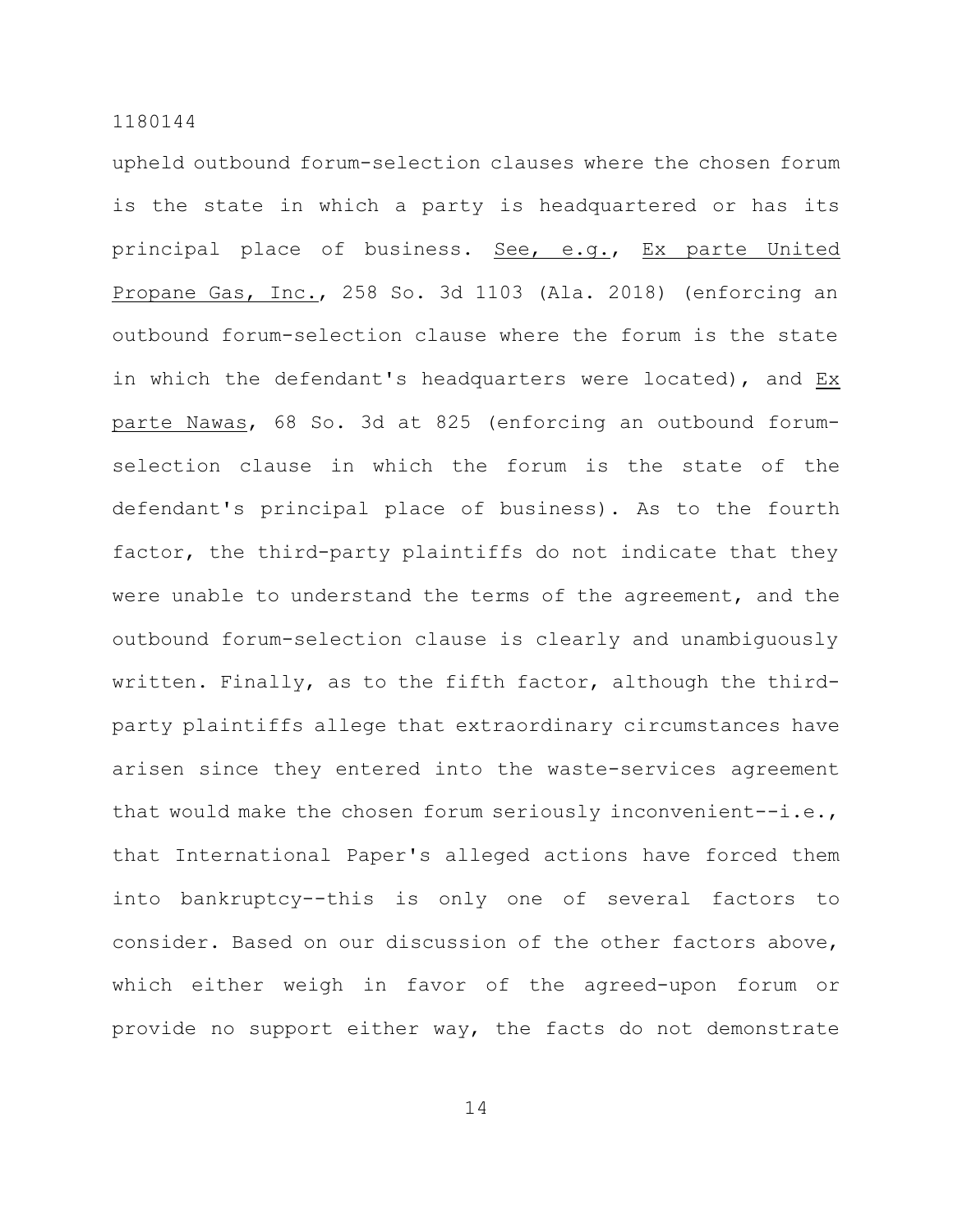that enforcing the outbound forum-selection clause would be "unreasonable" on the basis that the contractually agreed-upon forum would be "seriously inconvenient for the trial of the action."

# II.

Next, IPC argues that enforcement of the outbound forumselection clause will not cause an impermissible "splitting" of claims. Specifically, it argues that the third-party plaintiffs' claims against it should have been filed in a separate lawsuit. According to IPC, the third-party plaintiffs' claims involve circumstances that are separate and distinct from Caterpillar's lawsuit against the third-party plaintiffs. Thus, IPC argues, enforcing the outbound forumselection clause and requiring the third-party plaintiffs to file their action against it in Tennessee would not be contrary to notions of judicial economy.

This Court has previously recognized that

"Alabama has a strong policy against splitting causes of action or claims. ... The policy promotes judicial economy, as well as convenience and fairness to the parties. See Century 21 Preferred Props., Inc. v. Alabama Real Estate Comm'n, 401 So. 2d 764, 769 (Ala. 1981) (discussing the rationale for federal pendent jurisdiction). '"'[T]he whole tendency of our decisions is to require a plaintiff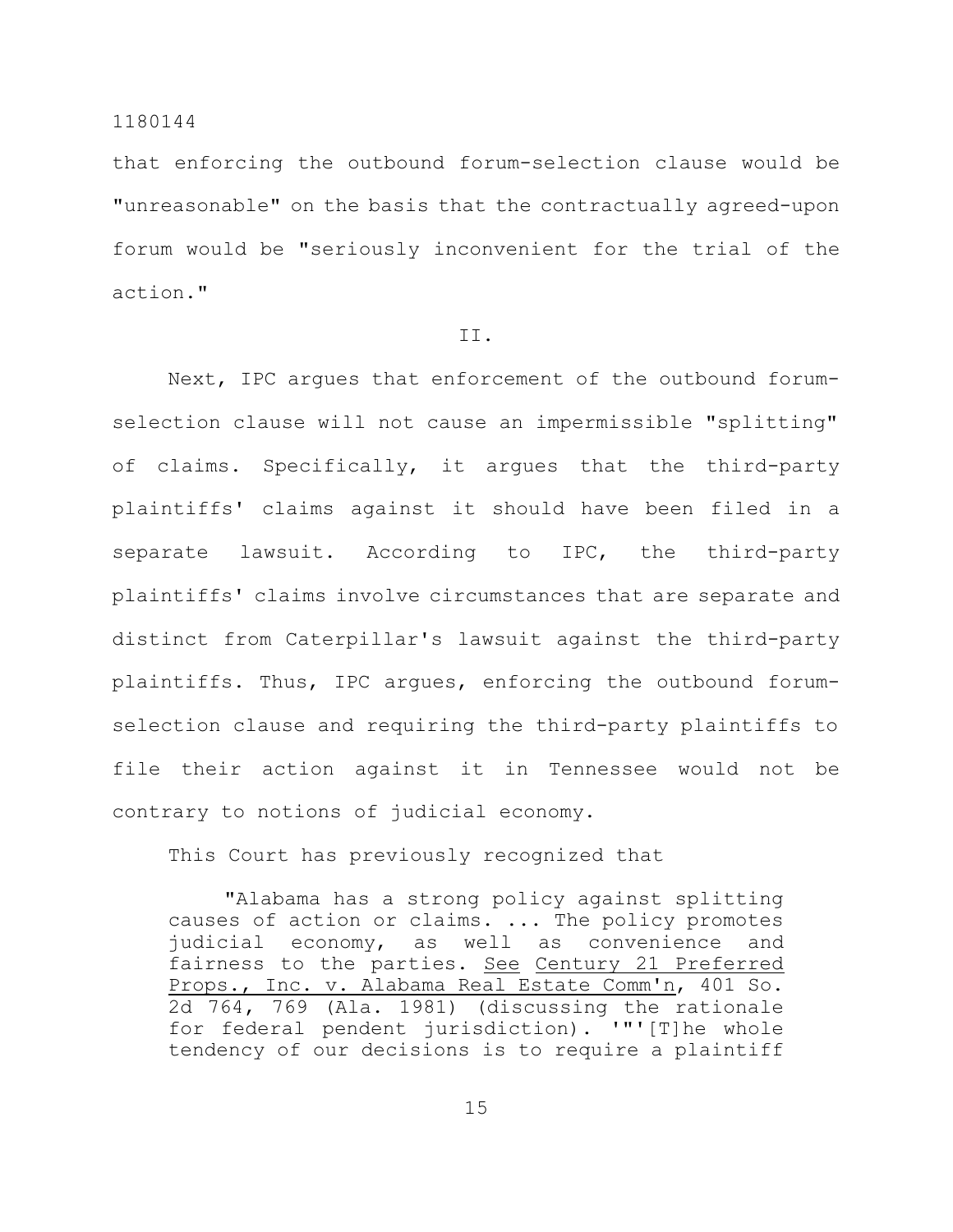to try his whole cause of action and his whole case at one time.'"' Id. (quoting United Mine Workers of America v. Gibbs, 383 U.S. 715, 724, 86 S. Ct. 1130, 16 L. Ed. 2d 218 (1966)). 'The prohibition against splitting a cause of action is for the purpose of avoiding vexatious litigation and a multiplicity of lawsuits.' Terrell v. City of Bessemer, 406 So. 2d 337, 339 (Ala. 1981)."

Ex parte Leasecomm Corp., 886 So. 2d 58, 63–64 (Ala. 2003).

This Court has applied this rationale in the context of the enforcement of outbound forum-selection clauses. In F.L. Crane & Sons, Inc. v. Malouf Construction Corp., 953 So. 2d 366 (Ala. 2006), Malouf Construction Corporation ("Malouf"), a Mississippi corporation, entered into a contract with Palm Beach Condominiums, LLC ("Palm Beach"), for the construction of condominiums in Orange Beach. Malouf then entered into a subcontract with F.L. Crane & Sons, Inc. ("Crane"), in which Crane agreed to perform some of the work. After the condominiums were built, Palm Beach Owner's Association, Inc. ("the Association"), whose membership consisted of the owners of the units in the condominiums, sued Malouf and Palm Beach in the Baldwin Circuit Court, alleging defects in the construction.

Malouf filed a third-party complaint against Crane and several other subcontractors alleging breach of contract,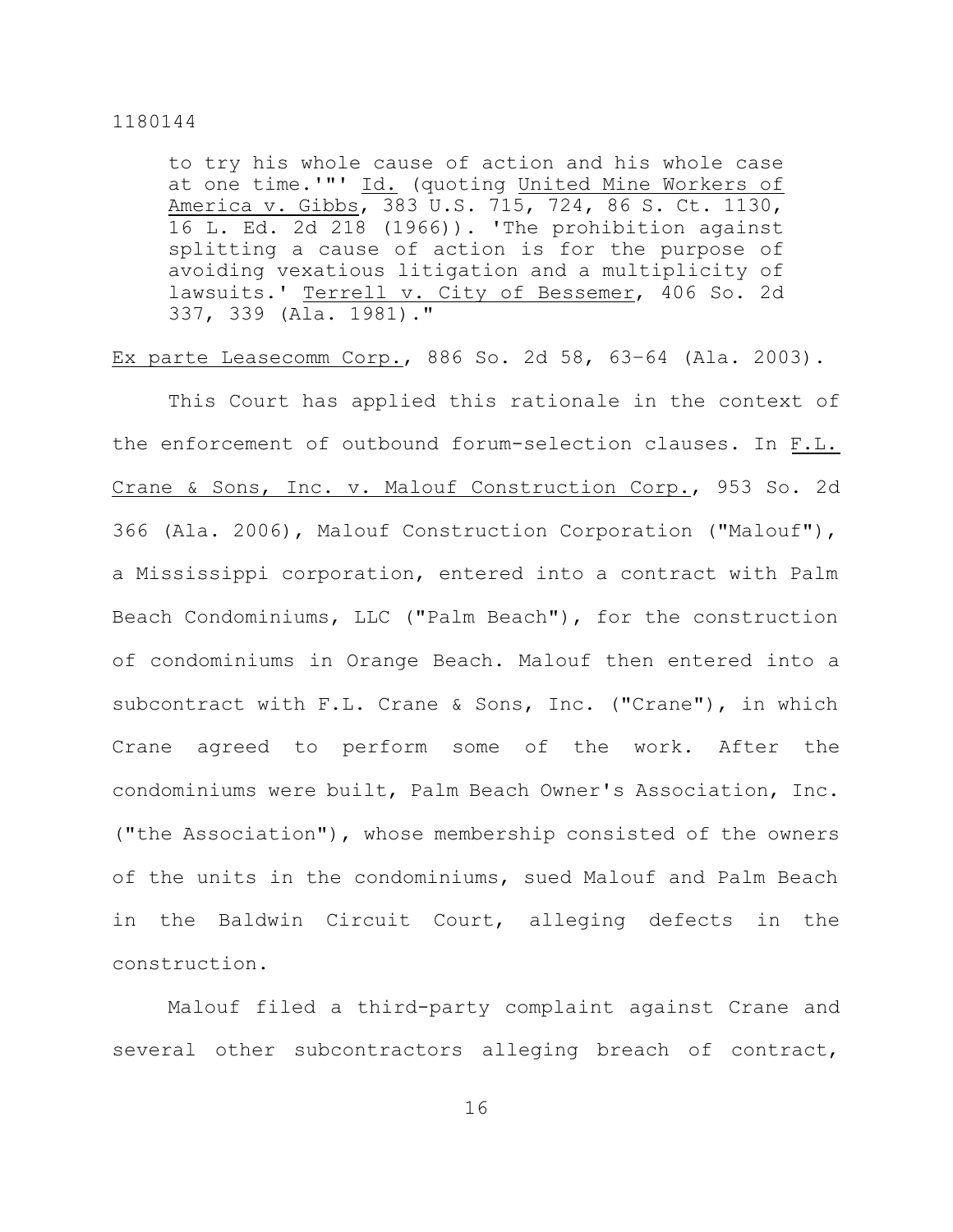breach of warranty, and negligent performance. Crane argued that an outbound forum-selection clause in the subcontract between it and Malouf required the claims to be litigated in a state court in Madison County, Mississippi, or in the United States District Court for the Southern District of Mississippi.

In affirming the trial court's decision denying the enforcement of the outbound forum-selection clause, this Court stated:

"Forum-selection clauses are enforceable under Alabama law. Ex parte Rymer, 860 So. 2d 339, 341 (Ala. 2003). However, this Court has held that a forum-selection clause should not be enforced if the chosen forum would be '"seriously inconvenient for the trial of the action."' Ex parte Leasecomm Corp., 886 So. 2d 58, 62 (Ala. 2003) (quoting Ex parte CTB, Inc., 782 So. 2d [188,] 191 [(Ala. 2000)]). Such a 'serious inconvenience' arises if enforcement of the forum-selection clause '"would result in two lawsuits involving similar claims or issues being tried in separate courts."' 886 So. 2d at 63 (quoting Alpha Sys. Integration, Inc. v. Silicon Graphics, Inc., 646 N.W.2d 904, 909 (Minn. Ct. App. 2002)) (emphasis omitted). Malouf argues that just such a serious inconvenience would exist in this case if we ordered the trial court to enforce the outbound forum-selection clause. In the underlying action, the Association has asserted claims against Malouf arising from Malouf's general construction of the Palm Beach Condominiums; Malouf has, in turn, brought third-party claims against Crane and several other subcontractors. Malouf argues that enforcement of the outbound forum-selection clause in this case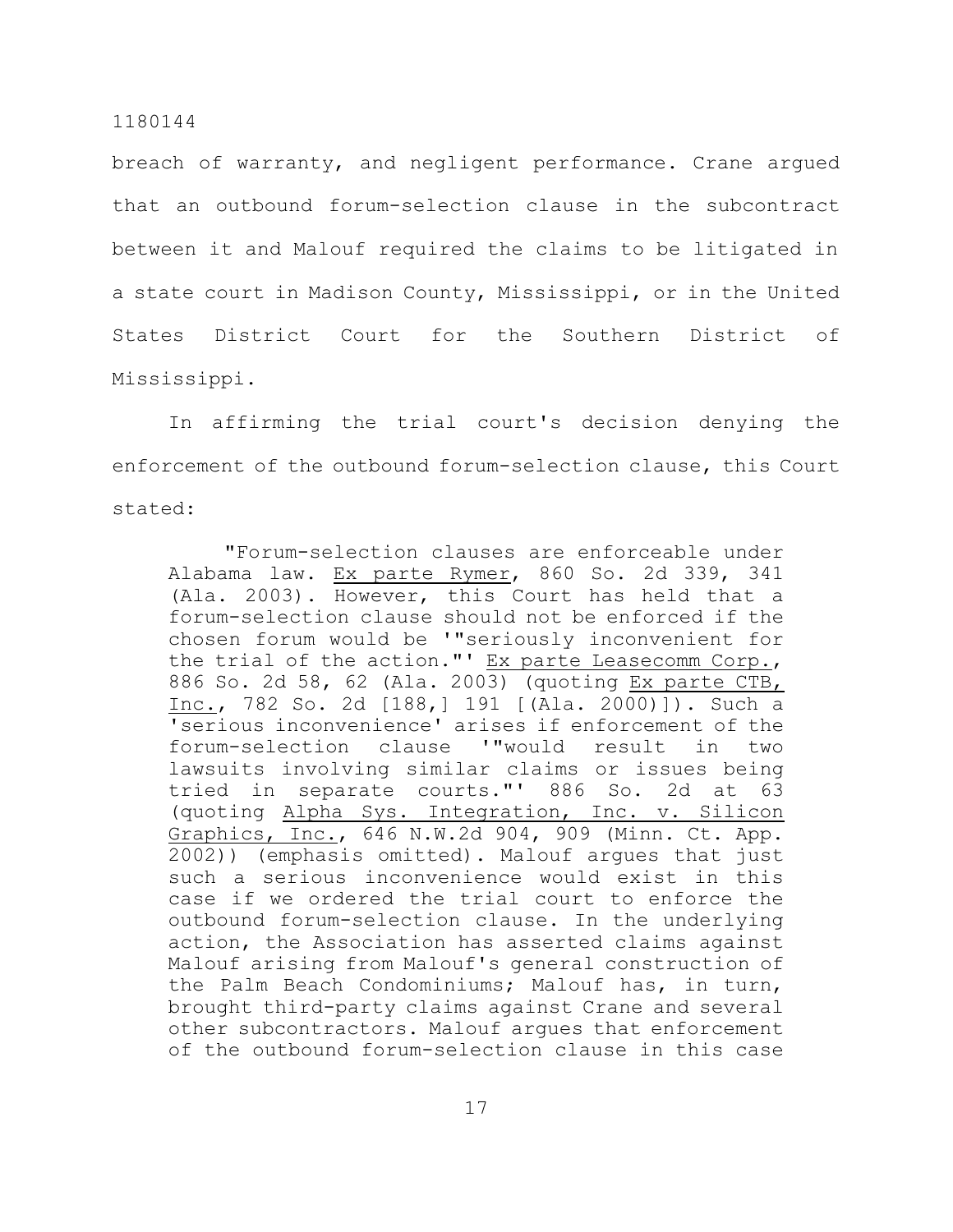would move the litigation of the claims between Malouf and Crane to Mississippi, where, Malouf argues, they would be litigating claims and issues identical to those being tried in Alabama between Malouf and the Association and between Malouf and the other subcontractors, all of which arose out of the same construction job as did Malouf's claims against Crane. If its claims against Crane are transferred, Malouf argues, it would be subject to duplicative discovery and litigation.

"Crane asks us to transfer the claims involving Malouf and Crane to Mississippi, while all the other related claims remain in Alabama. Crane argues that the action brought in Alabama by the Association involves claims and parties 'wholly unrelated to anything Crane did in the construction of Palm Beach Condominiums,' and that the action in Mississippi would involve the 'sole issue' whether Crane properly completed its work during the construction. Crane is correct that the action brought by the Association involves other parties unrelated to Malouf's third-party action against Crane and therefore involves issues that may not be present in the third-party action, but the opposite is not necessarily true. Malouf's claims against Crane involve issues that will be litigated in the Association's action. Both cases will likely involve interpretation of the same contract terms, and Malouf's testimony as to its activities during construction will be necessary in both actions. Litigation of the same issues, arising out of the same construction project, could therefore cause Malouf 'serious inconvenience.'"

953 So. 2d at 373–74 (emphasis added). Crane illustrates that enforcement of an outbound forum-selection clause might not be permitted where the same or similar issues or claims will be litigated in both the original action and the third-party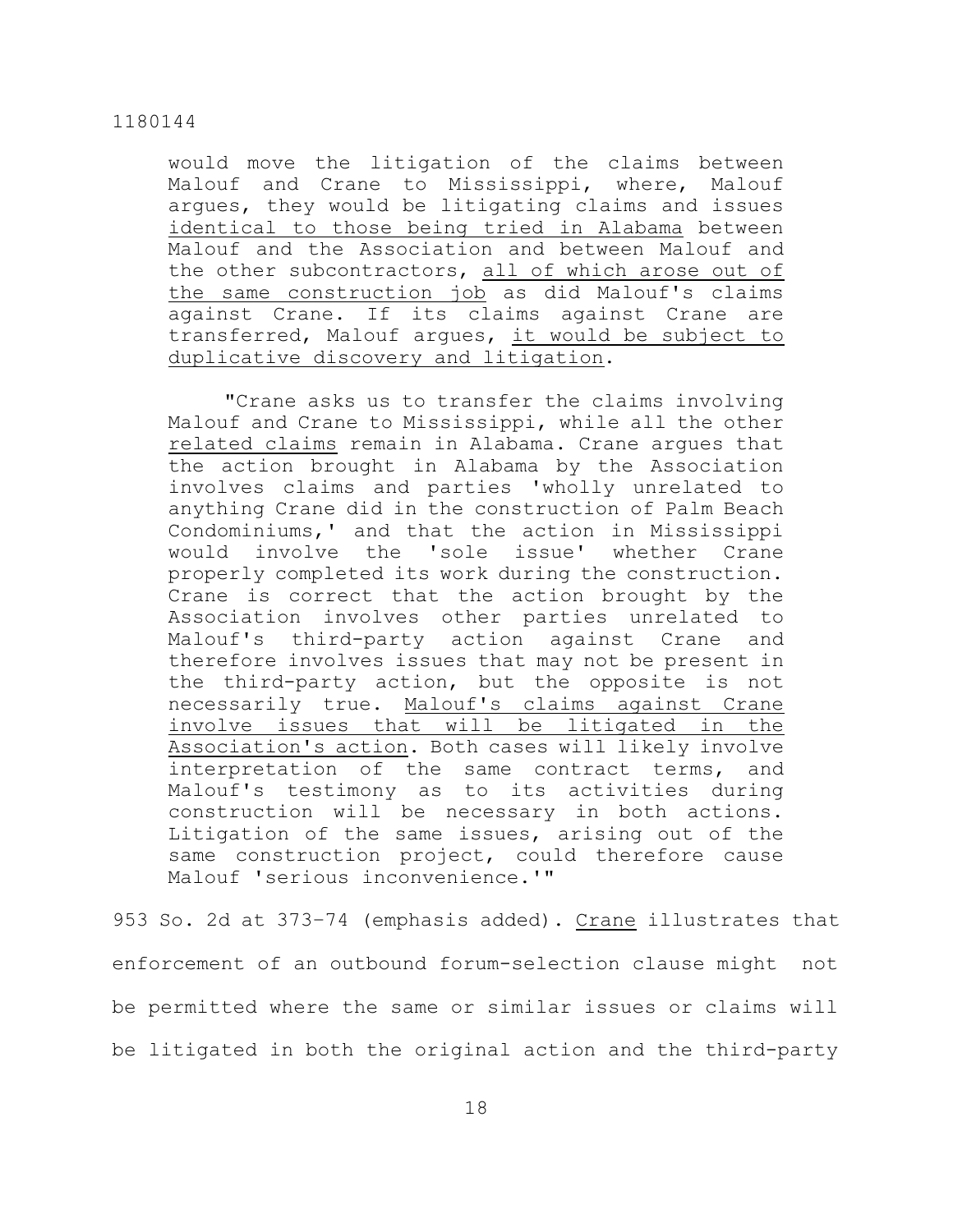action, which arose out of the same subject matter, thereby resulting in an unnecessary "splitting" of the claims and "duplicative" discovery and litigation if the clause is enforced.

That is not the case here. Unlike the claims in Crane, the third-party plaintiffs' claims against IPC are distinct from the claims alleged against them by Caterpillar in its lawsuit. Caterpillar's action involved the breach of loan agreements with JRD and Dailey that were entered into in 2015. In contrast, the third-party plaintiffs allege claims against IPC for circumstances related to the waste-services agreement between International Paper and JRD C&L, an entirely separate, unrelated contract and cause of action.

Additionally, IPC also argues that it is being improperly sued as a third-party defendant in the present case. Rule 14, Ala. R. Civ. P., governs third-party practice and states, in pertinent part:

"At any time after commencement of the action a defending party, as a third-party plaintiff, may cause a summons and complaint to be served upon a person not a party to the action who is or may be liable to the third-party plaintiff for all or part of the plaintiff's claim against the third-party plaintiff."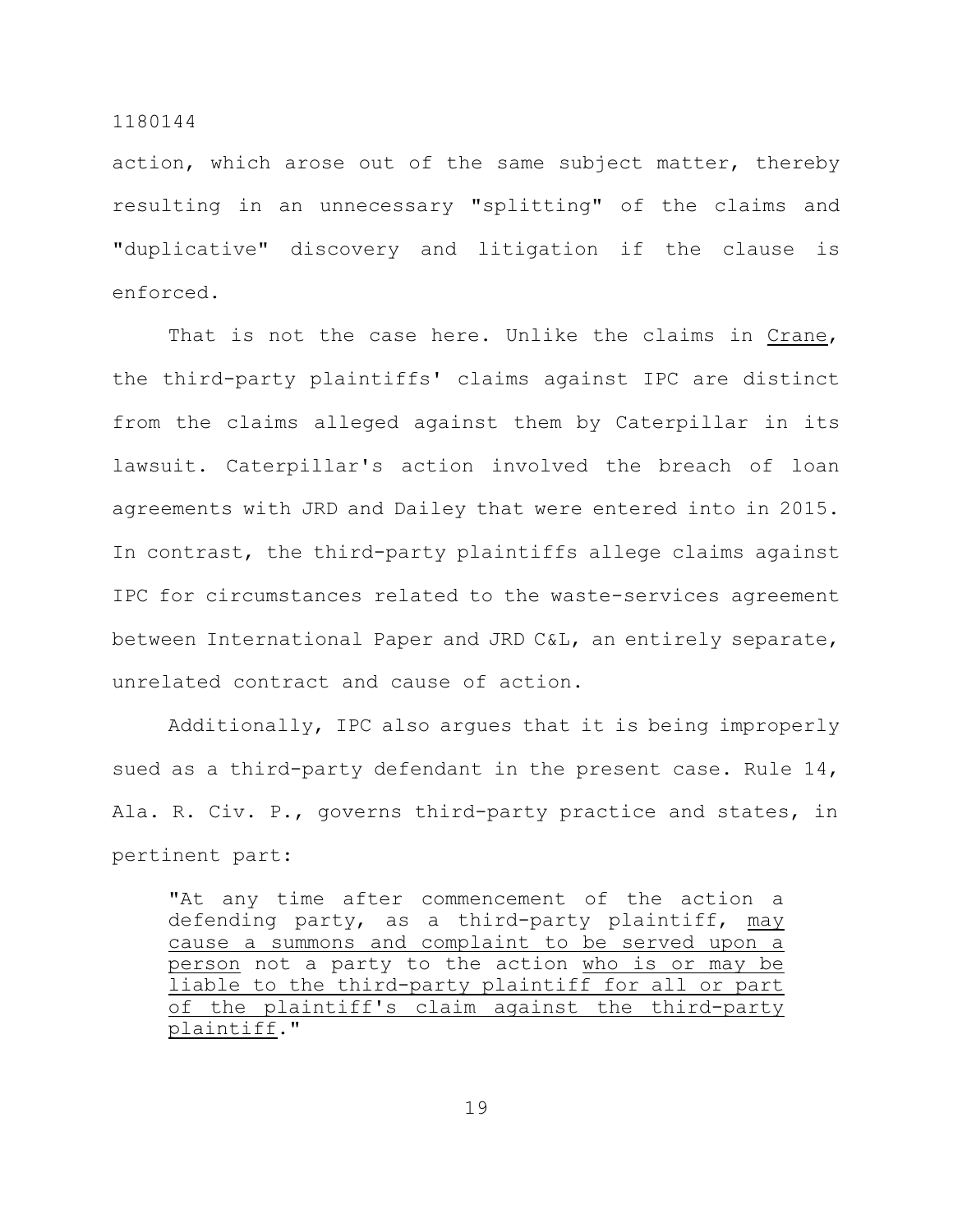(Emphasis added.) The third-party plaintiffs' claims against IPC are not dependent on the outcome of Caterpillar's claims against them or vice versa, because each lawsuit involves a separate cause of action; nothing establishes that IPC would or may be liable to the third-party plaintiffs for Caterpillar's claims.

Nothing in the materials before us demonstrates that any issues litigated in the third-party action will also be litigated in the Caterpillar case. There is no identity of claims or underlying subject matter; there will be no duplicative discovery or litigation. Under these circumstances, enforcing the outbound forum-selection clause will not result in the "splitting" of an action so as to offend judicial economy.

#### III.

Next, IPC argues that International Paper's employees-- Janet Pridgeon, Joni Harris, and Shawn Blenis--can enforce the forum-selection clause against the third-party plaintiffs even though they were nonsignatories to the waste-services agreement. IPC also argues that the outbound forum-selection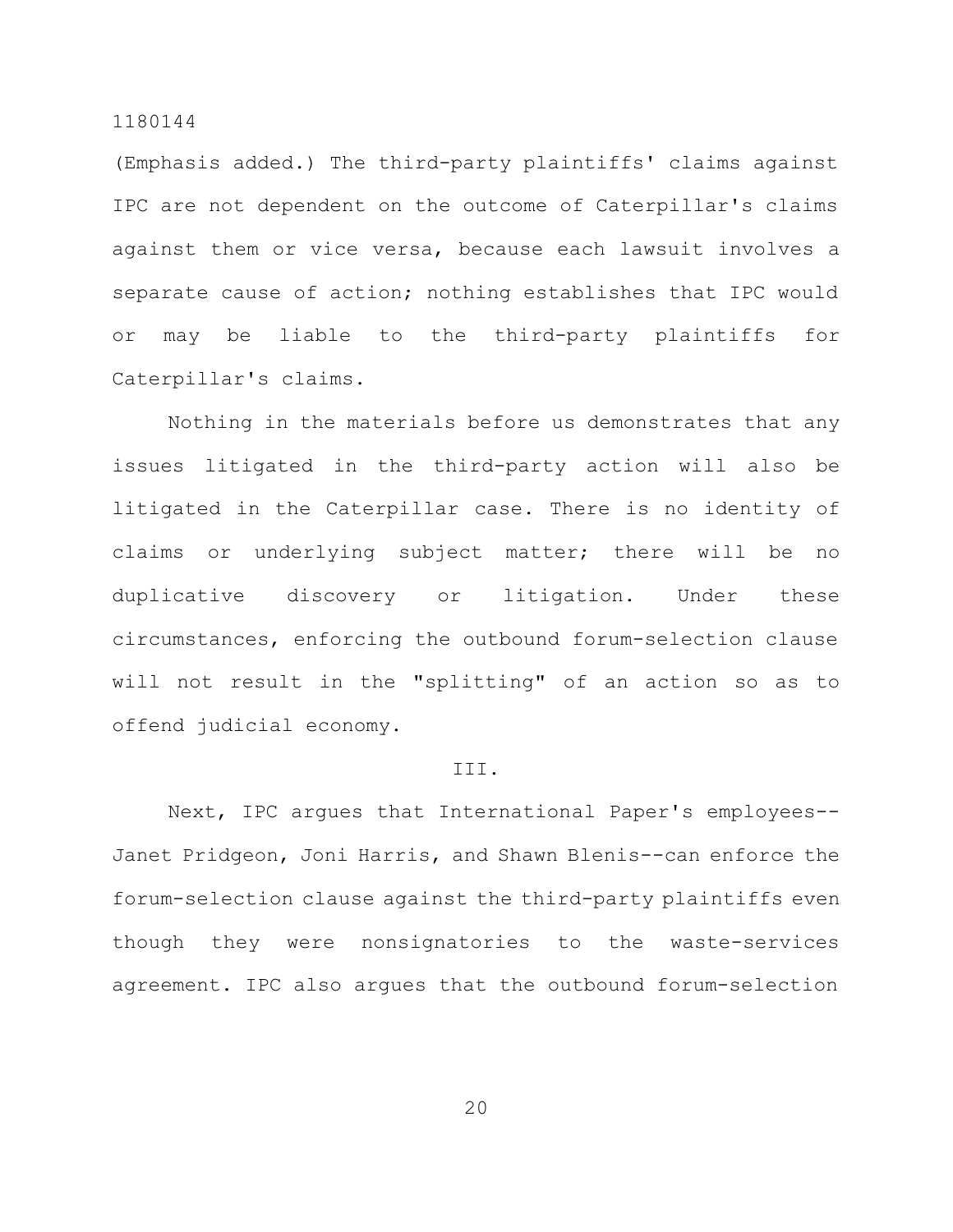clause is enforceable against JRD and Dailey even though they were also nonsignatories to the agreement.

In Ex parte Killian Construction Co., [Ms. 1170696, Nov. 2, 2018] So. 3d (Ala. 2018), the City of Foley contracted with Killian Construction Company ("Killian") to build the Foley Sports Tourism Complex ("the sports complex"). Killian's principal place of business was located in Springfield, Missouri. Killian entered into a subcontract for part of the work with Edward E. Woerner, a resident of Baldwin County, who owned Southern Turf Nurseries, Inc.

According to Woerner, Killian subsequently failed to pay him the full amount due for the work he performed. Woerner sued Killian and one of Killian's employees, Christian Mills, in the Baldwin Circuit Court. Killian and Mills filed a "Notice of Removal" in the United States District Court for the Southern District of Alabama and a "Notice of Removal of Action to Federal Court" in the Baldwin Circuit Court, notifying it that the action had been removed. In their notice of removal, Killian and Mills stated that Woerner "'filed [his] Complaint in [the] Circuit Court of Baldwin County, Alabama, despite [his] agreement to litigate any dispute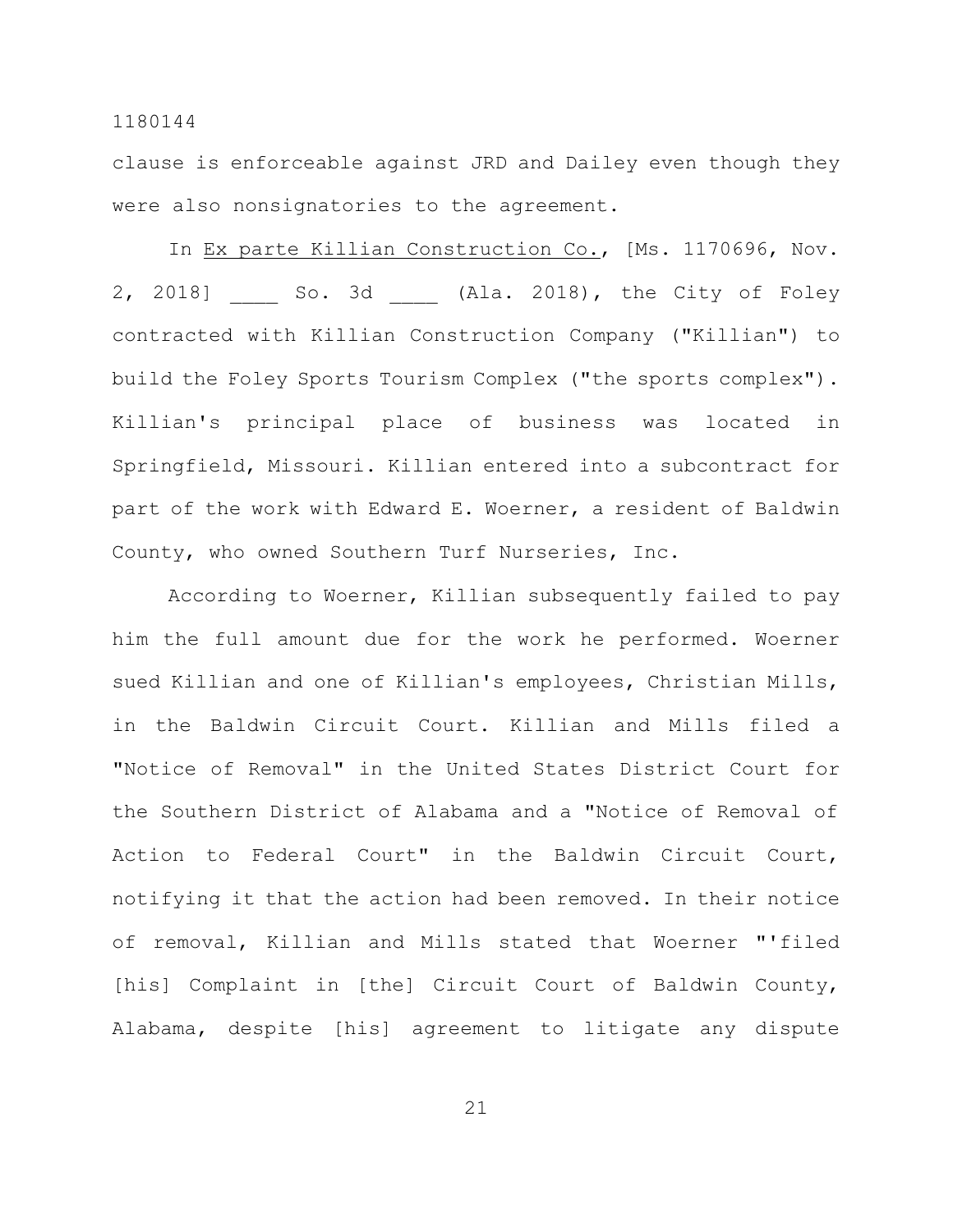arising under or related to the Subcontract in Missouri pursuant to a mandatory forum selection clause.'" So. 3d at \_\_\_\_.

The federal court remanded the case to the Baldwin Circuit Court. Killian and Mills then moved to dismiss the circuit court action without prejudice "'pursuant to the mandatory forum selection clause stipulated to in the parties' Subcontract Agreement ("the Subcontract"), '" So. 3d at , arguing that the clause made Missouri the proper forum. They further argued that the outbound forum-selection clause was valid and applicable to all claims because (1) the claims were all related to the subcontract and (2) Mills, as a Killian employee, was entitled to enforce the forum-selection clause because of his relationship to Killian. The circuit court denied the motion, and Killian and Mills sought mandamus review.

This Court addressed, among other things, whether Mills, a nonsignatory to the contract, could enforce the outbound forum-selection clause:

"As to the issue whether Mills can enforce the outbound forum-selection clause, the complaint describes Mills as being 'employed by Defendant Killian' and, 'at all times pertinent hereto, ...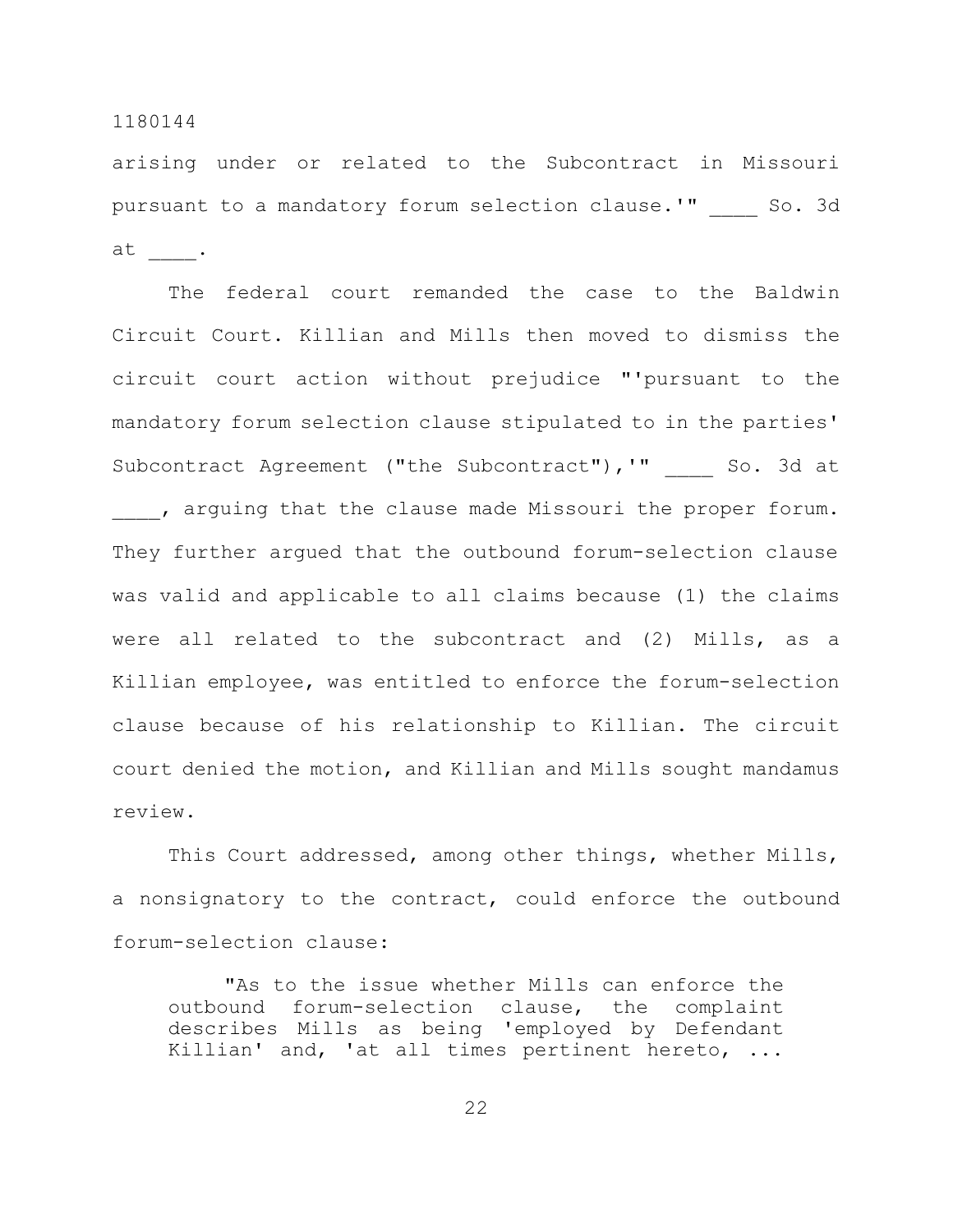Defendant Killian's representative in dealings with [Woerner].' Moreover, in Count II of the complaint, Woerner seeks to hold both Killian and Mills liable for Mills's allegedly fraudulent representations to Woerner. Thus, on the facts as alleged by Woerner, Mills was Killian's employee and agent, and Woerner is attempting to hold Killian liable for Mills's actions as its employee. In Ex parte Procom Services, Inc., 884 So. 2d 827 (Ala. 2003), this Court considered an analogous set of facts and addressed whether such nonsignatories may enforce a forum-selection clause.

"'Leitch and Crews state in the petition for a writ of mandamus that they "are both entitled to have the outbound forum-selection clause applied to Smith's claims asserted against them" even though they were not signatories to Smith's employment agreement with Procom. [F]ederal courts have held that forum-selection clauses bind nonsignatories that are closely related to the contractual relationship or who are "transaction participants." ...

"'We also note an analogy between this Court's enforcement of arbitration clauses as to nonsignatories to a contract and the enforcement of the forum-selection clause in this instance. This Court has stated that "[i]f a nonsignatory's claims are 'intertwined with' and 'related to' the contract, arbitration can be enforced." Cook's Pest Control, Inc. v. Boykin, 807 So. 2d 524, 527 (Ala. 2001); see also Stevens v. Phillips, 852 So. 2d 123, 130 (Ala. 2002), quoting Pritzker v. Merrill Lynch, Pierce, Fenner & Smith, Inc., 7 F.3d 1110, 1121 (3d Cir. 1993) ("'"Because a principal is bound under the terms of a valid arbitration clause, its agents,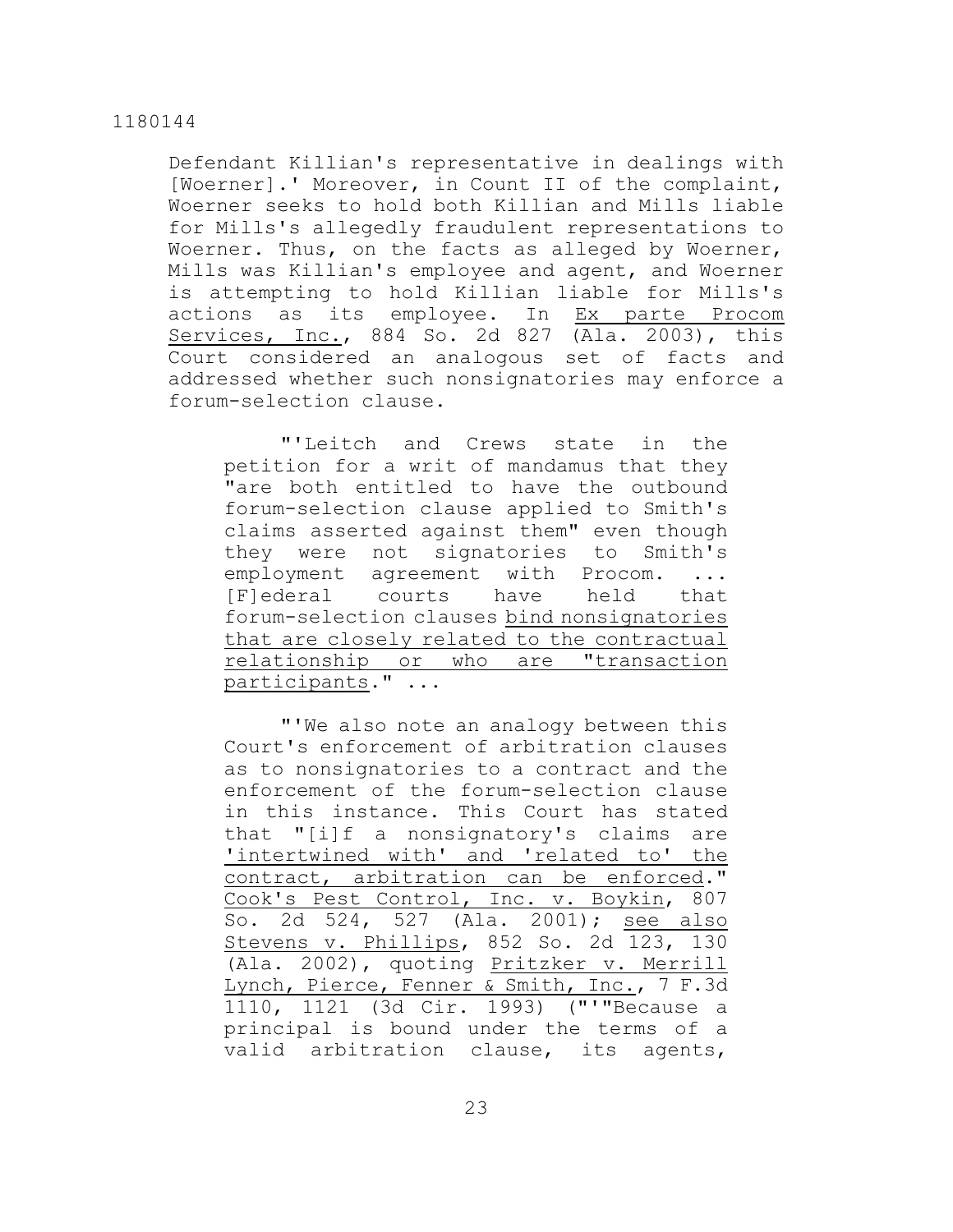employees, and representatives are also covered under the terms of such agreements."'"), and Ex parte Gray, 686 So. 2d 250, 251 (Ala. 1996) ("A party should not be able to avoid an arbitration agreement merely by suing an employee of a principal."). Because Smith's claims against Leitch and Crews arise out of statements Leitch and Crews allegedly made while negotiating Smith's employment contract with Procom, we conclude that Leitch and Crews are entitled to enforce the outbound forum-selection clause contained in the employment contract.'

"884 So. 2d at 834 (emphasis added).

"As an employee of Killian and its agent for the sports-complex project, Mills is clearly 'closely related' to the subcontract. Furthermore, the claims against Mills are 'related to' and 'intertwined with' the subcontract. The claims against Mills concern additional work Woerner performed at the sports complex allegedly for Killian at Mills's request. Based on Woerner's allegations, the fact that the additional work was not included in the original work to be performed under the subcontract does not preclude Mills from enforcing the outbound forum-selection clause. The outbound forum-selection clause expressly states that '[a]ny dispute arising under or related to this Subcontract Agreement, the performance of work or provision of any materials pursuant hereto, shall be brought only in state court in Greene County, State of Missouri.' (Emphasis added.) This Court has held that '[t]he term "arising out of or relating to" has a broad application.' Unum Life Ins. Co. of America v. Wright, 897 So. 2d 1059, 1086 (Ala. 2004). The claims against Mills as presented by Woerner arise under or relate to the subcontract, and, accordingly, Mills can enforce the outbound forum-selection clause."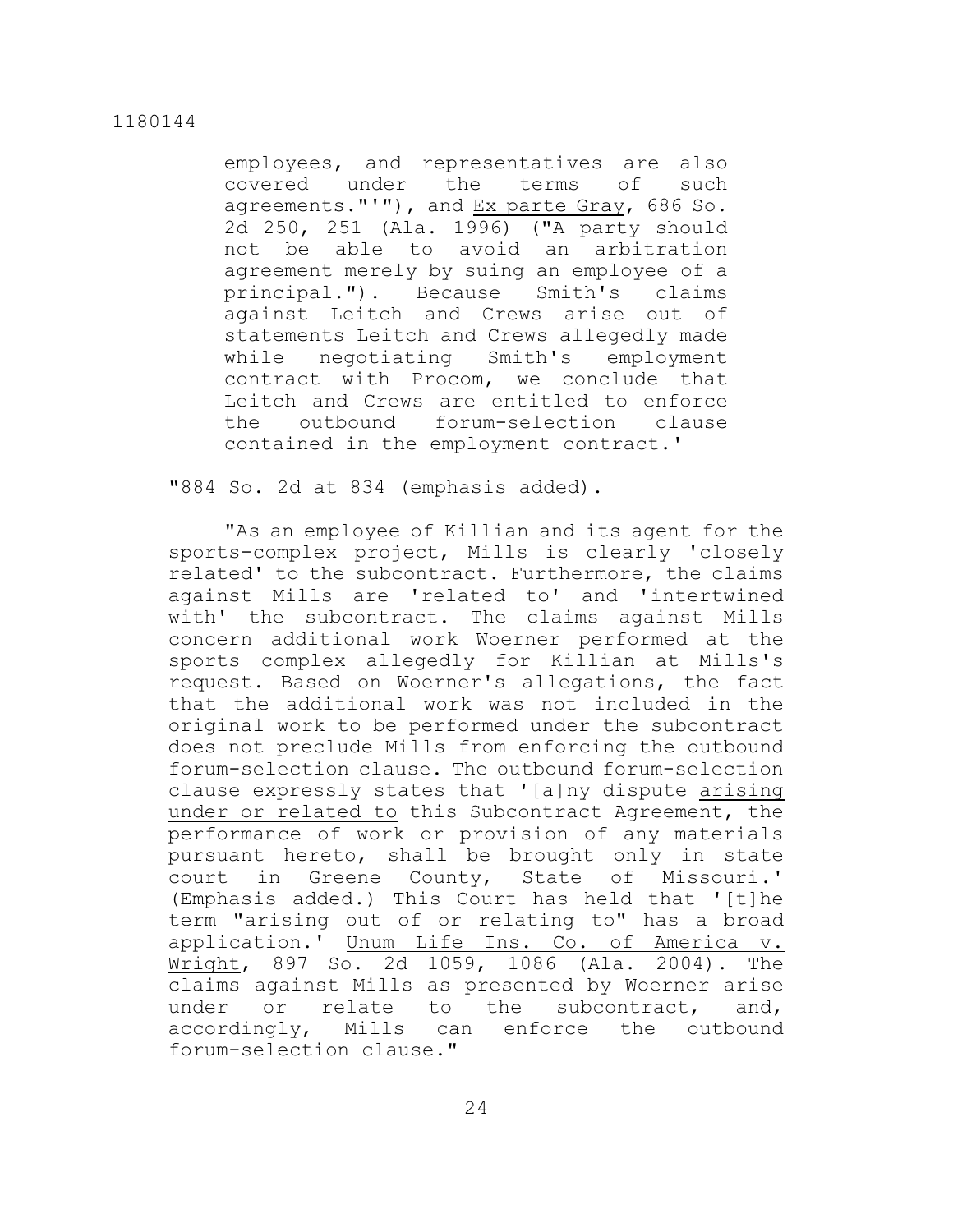Id. at .

The third-party plaintiffs' complaint in this case describes Pridgeon, Blenis, and Harris as employees of International Paper and refers to them as International Paper's "representatives." In Count III of the complaint, the third-party plaintiffs seek to hold Pridgeon, Blenis, and Harris liable for the alleged "representations and promises" they made to the third-party plaintiffs regarding the wasteservices agreement. In Count IV, the third-party plaintiffs allege that all three of them made fraudulent representations concerning the business relationship between the third-party plaintiffs and International Paper. Based on the facts as alleged by the third-party plaintiffs, Pridgeon, Blenis, and Harris acted as agents of International Paper in discussing and finalizing the waste-services agreement with them. Thus, the third-party plaintiffs are attempting to hold Pridgeon, Blenis, and Harris liable for their actions in participating, as International Paper's employees, in the transaction at issue.

The attachments to the petition demonstrate that all three individual third-party defendants are "closely related"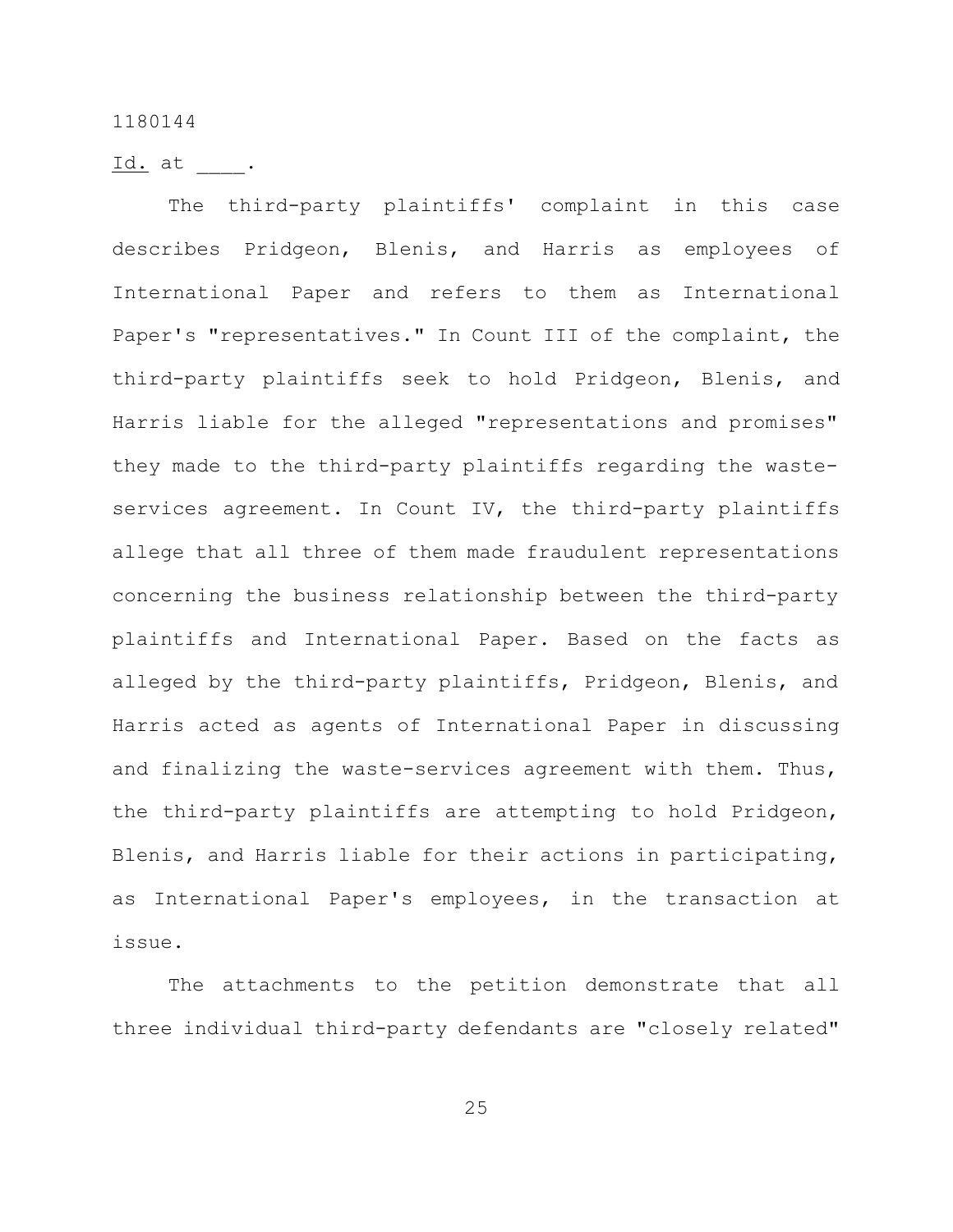to the waste-services agreement. Furthermore, the claims against them are "related to" and "intertwined" with the waste-services agreement because they concern alleged representations made during discussions before the signing of the agreement. Given the above, we conclude that all three employees are entitled to enforce the outbound forum-selection clause contained in the waste-services agreement.

Finally, IPC argues that the outbound forum-selection clause is enforceable against JRD and Dailey even though they are also nonsignatories to the waste-services agreement. This Court has previously stated that "'[a] plaintiff cannot simultaneously claim the benefits of a contract and repudiate its burdens and conditions.'" Custom Performance, Inc. v. Dawson, 57 So. 3d 90, 97 (Ala. 2010) (quoting Southern Energy Homes, Inc. v. Ard, 772 So. 2d 1131, 1134 (Ala. 2000)). Here, JRD and Dailey cannot claim the benefits of the enforcement of the waste-services agreement through their breach-of-contract claim without being subject to its outbound forum-selection clause. Thus, IPC is entitled to enforce its right under that clause against JRD and Dailey.

# Conclusion